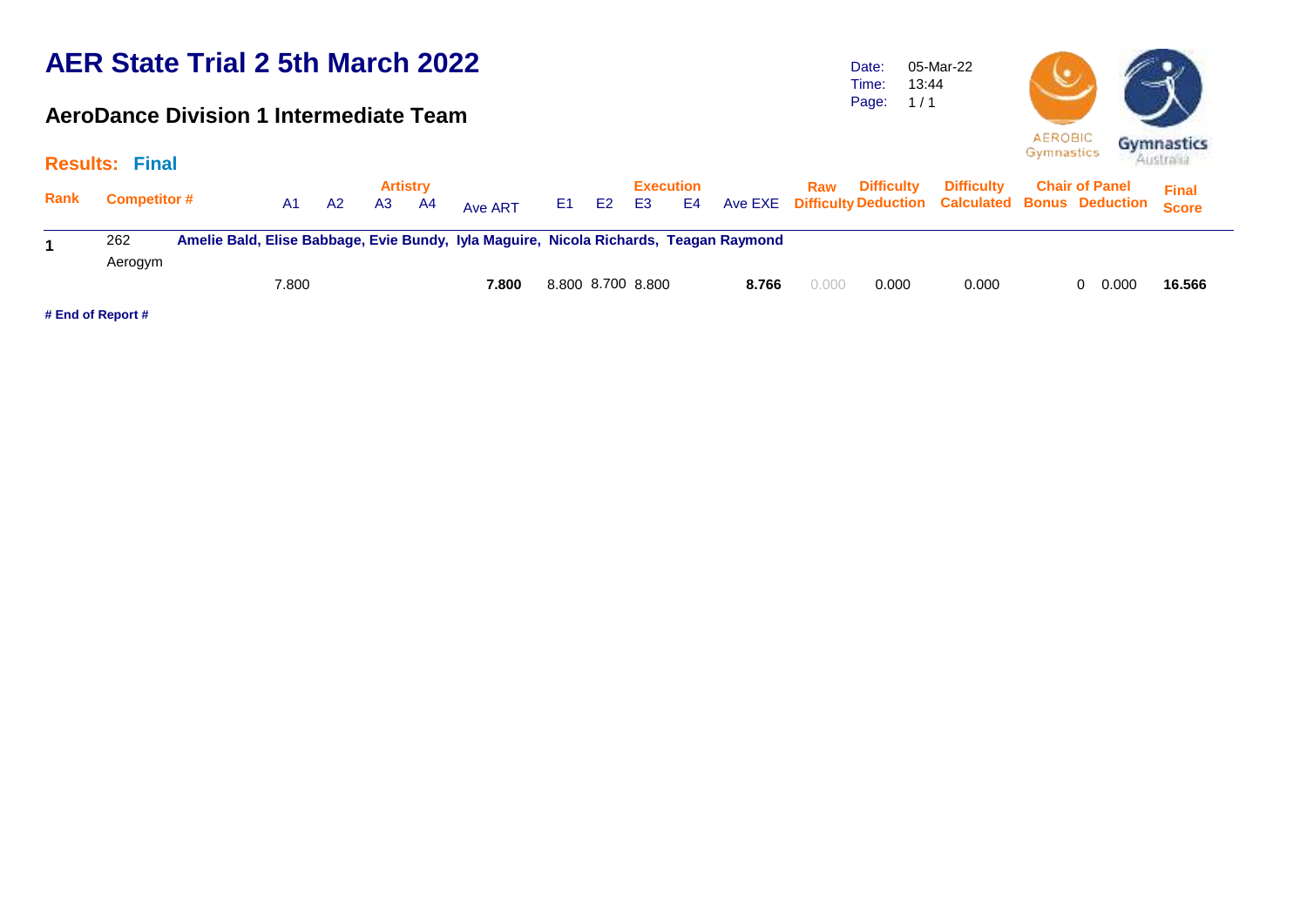#### **AeroDance Division 2 Junior Team**

Date: Time: Page: 1 / 1 05-Mar-22 13:41



|             | <b>Results: Final</b> |       |    |    |                         |                                                                                                                           |       |       |           |                 |       |       |                       |                                                                                    |                       | $A$ ustraan  |
|-------------|-----------------------|-------|----|----|-------------------------|---------------------------------------------------------------------------------------------------------------------------|-------|-------|-----------|-----------------|-------|-------|-----------------------|------------------------------------------------------------------------------------|-----------------------|--------------|
| <b>Rank</b> | <b>Competitor #</b>   | A1.   | A2 | A3 | <b>Artistry</b><br>- A4 | Ave ART                                                                                                                   |       | E1 E2 | <b>E3</b> | Execution<br>E4 |       |       | <b>Raw</b> Difficulty | <b>Difficulty</b><br>Ave EXE Difficulty Deduction Calculated Bonus Deduction Score | <b>Chair of Panel</b> | <b>Final</b> |
|             | 261                   |       |    |    |                         | Aliya Brown, Hannah Pullbrook, Lily Ahern, Molly Tovey, Naomi Chacana-Rios, Sarah Fitzsimmons, Sienna Novek, Sienna Smith |       |       |           |                 |       |       |                       |                                                                                    |                       |              |
|             | D'Vine Gymsports      | 6.200 |    |    |                         | 6.200                                                                                                                     | 5.700 |       |           |                 | 5.700 | 0.000 | 0.000                 | 0.000                                                                              | 0.000                 | 11.900       |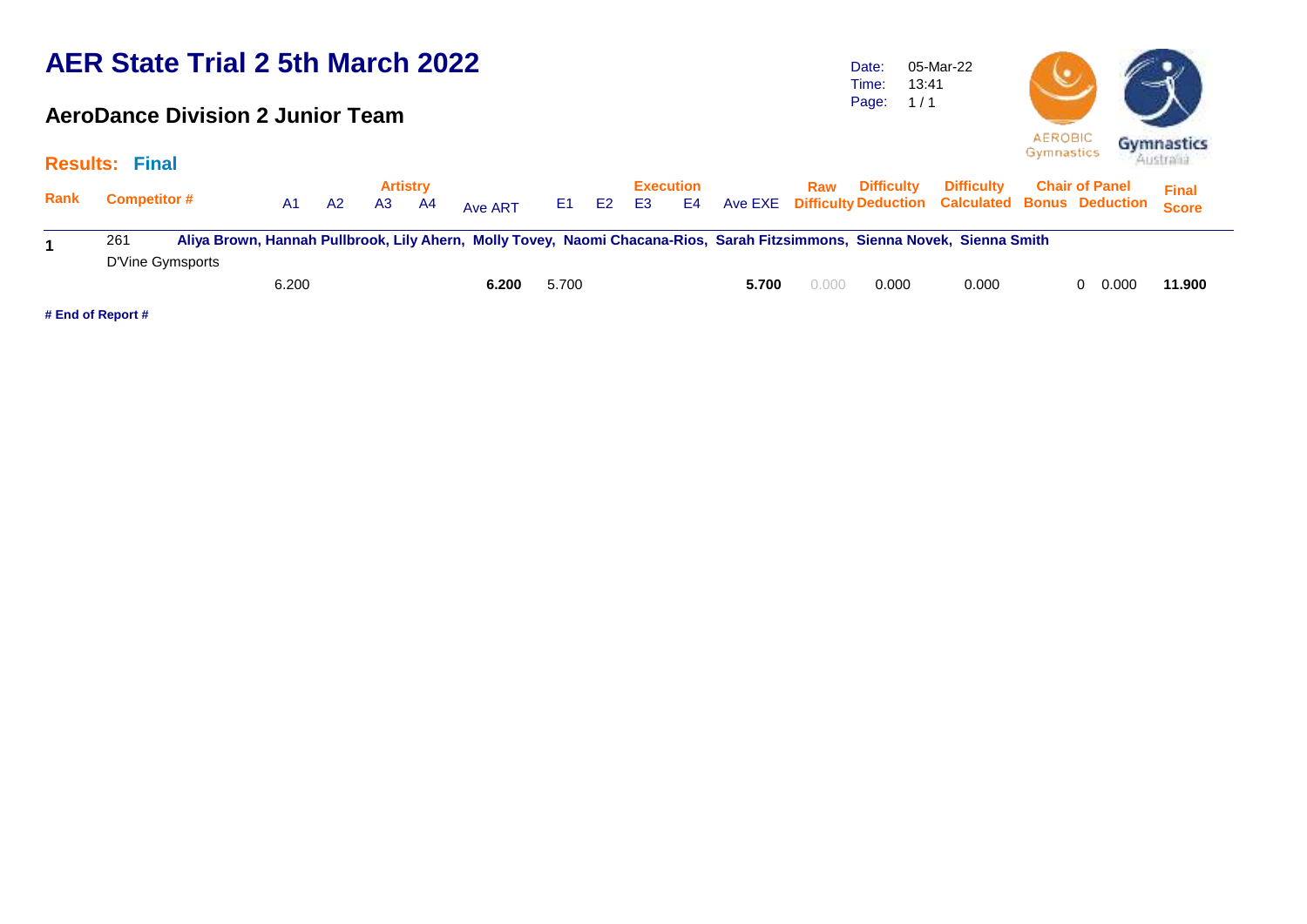#### **AeroDance Intermediate Individual**

Date: Time: 05-Mar-22 13:43

Page:  $1/1$ 



|              | <b>Results: Final</b> |                                |                |                |                       |                |         |                |                |                                    |                |         |       |                                                  |                                        | - 1<br>--------                                 |       | Australia                    |  |
|--------------|-----------------------|--------------------------------|----------------|----------------|-----------------------|----------------|---------|----------------|----------------|------------------------------------|----------------|---------|-------|--------------------------------------------------|----------------------------------------|-------------------------------------------------|-------|------------------------------|--|
| Rank         | <b>Competitor #</b>   |                                | A <sub>1</sub> | A <sub>2</sub> | <b>Artistry</b><br>A3 | A <sup>4</sup> | Ave ART | E <sub>1</sub> | E <sub>2</sub> | <b>Execution</b><br>E <sub>3</sub> | E <sub>4</sub> | Ave EXE | Raw   | <b>Difficulty</b><br><b>Difficulty Deduction</b> | <b>Difficulty</b><br><b>Calculated</b> | <b>Chair of Panel</b><br><b>Bonus Deduction</b> |       | <b>Final</b><br><b>Score</b> |  |
| $\mathbf{1}$ | 260                   | <b>MacKenzie Manev</b>         |                |                |                       |                |         |                |                |                                    |                |         |       |                                                  |                                        |                                                 |       |                              |  |
|              |                       | All Starz Gymnastics and Dance |                |                |                       |                |         |                |                |                                    |                |         |       |                                                  |                                        |                                                 |       |                              |  |
|              |                       |                                | 8.300          |                |                       |                | 8.300   |                |                | 8.900 8.900 8.900                  |                | 8.900   | 0.000 | 0.000                                            | 0.000                                  | 0.6                                             | 0.000 | 17.800                       |  |
| $\mathbf{2}$ | 258                   | <b>Angelina Chalabov</b>       |                |                |                       |                |         |                |                |                                    |                |         |       |                                                  |                                        |                                                 |       |                              |  |
|              |                       | All Starz Gymnastics and Dance |                |                |                       |                |         |                |                |                                    |                |         |       |                                                  |                                        |                                                 |       |                              |  |
|              |                       |                                | 8.100          |                |                       |                | 8.100   |                |                | 9.000 9.400 9.400                  |                | 9.266   | 0.000 | 0.000                                            | 0.000                                  | 0.4                                             | 0.000 | 17.766                       |  |
| 3            | 254                   | <b>Hillary Diachenko</b>       |                |                |                       |                |         |                |                |                                    |                |         |       |                                                  |                                        |                                                 |       |                              |  |
|              |                       | All Starz Gymnastics and Dance |                |                |                       |                |         |                |                |                                    |                |         |       |                                                  |                                        |                                                 |       |                              |  |
|              |                       |                                | 7.800          |                |                       |                | 7.800   |                |                | 9.300 9.400 9.000                  |                | 9.233   | 0.000 | 0.000                                            | 0.000                                  | 0.4                                             | 0.000 | 17.433                       |  |
| 4            | 256                   | <b>Emily Wrage</b>             |                |                |                       |                |         |                |                |                                    |                |         |       |                                                  |                                        |                                                 |       |                              |  |
|              |                       | All Starz Gymnastics and Dance |                |                |                       |                |         |                |                |                                    |                |         |       |                                                  |                                        |                                                 |       |                              |  |
|              |                       |                                | 7.800          |                |                       |                | 7.800   |                |                | 9.100 9.100 9.100                  |                | 9.100   | 0.000 | 0.000                                            | 0.000                                  | 0.3                                             | 0.000 | 17.200                       |  |
| 5            | 252                   | <b>Maleena Nagi</b>            |                |                |                       |                |         |                |                |                                    |                |         |       |                                                  |                                        |                                                 |       |                              |  |
|              |                       | All Starz Gymnastics and Dance |                |                |                       |                |         |                |                |                                    |                |         |       |                                                  |                                        |                                                 |       |                              |  |
|              |                       |                                | 7.300          |                |                       |                | 7.300   |                |                | 8.400 8.600 8.300                  |                | 8.433   | 0.000 | 0.000                                            | 0.000                                  | 0.3                                             | 0.000 | 16.033                       |  |
|              |                       |                                |                |                |                       |                |         |                |                |                                    |                |         |       |                                                  |                                        |                                                 |       |                              |  |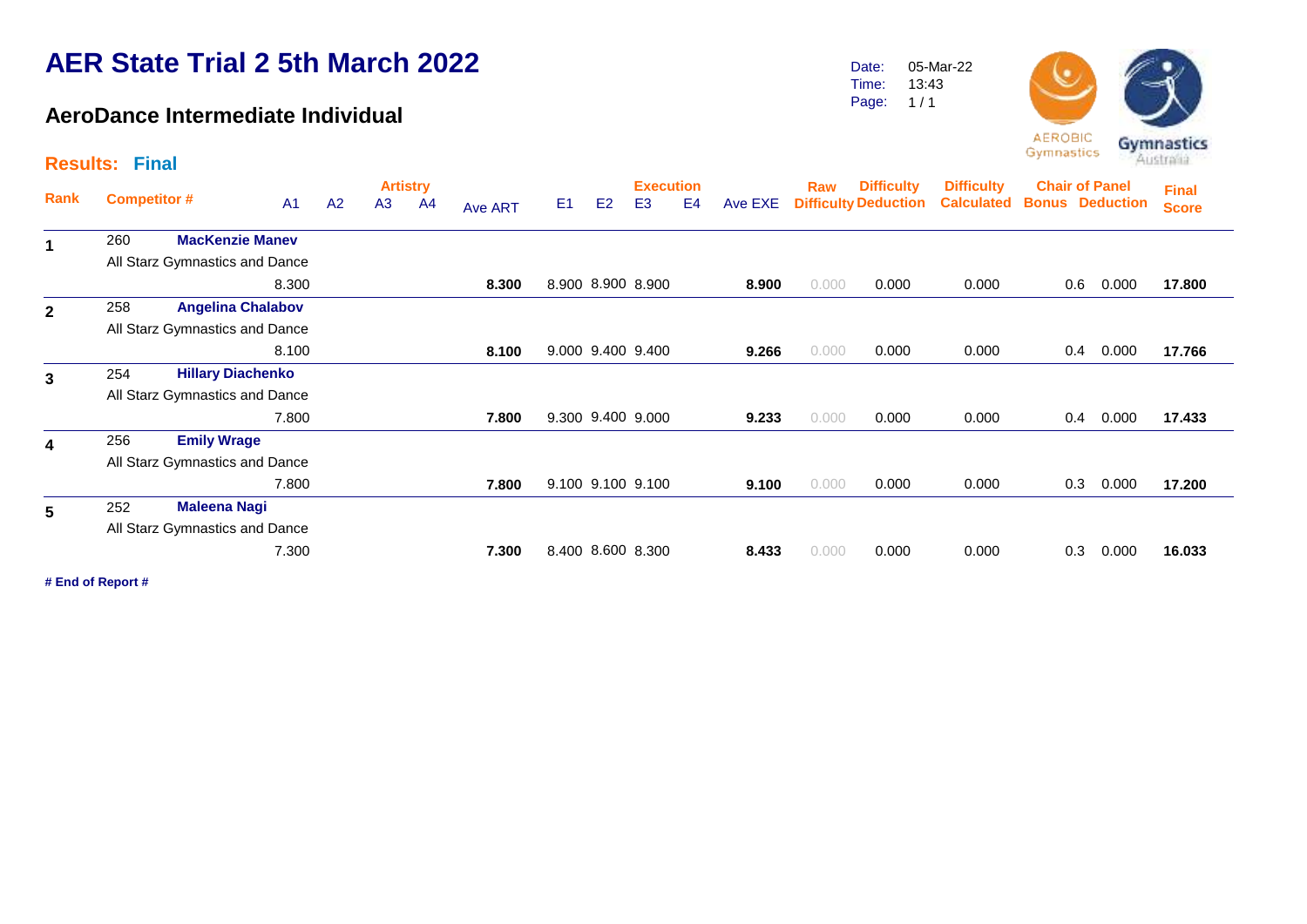#### **Level 5 Junior 9-11yrs Individual**

**Results: Final**

Date: Time: 05-Mar-22 12:47

Page:  $1/2$ 



|                         |                    |                         |                |    |    | <b>Artistry</b> |                |                |    | <b>Execution</b>  |                |       | Raw   | <b>Difficulty</b>            | <b>Difficulty</b>                 | <b>Chair of Panel</b> |                | <b>Final</b> |
|-------------------------|--------------------|-------------------------|----------------|----|----|-----------------|----------------|----------------|----|-------------------|----------------|-------|-------|------------------------------|-----------------------------------|-----------------------|----------------|--------------|
| Rank                    | <b>Competitor#</b> |                         | A <sub>1</sub> | A2 | A3 | A4              | <b>Ave ART</b> | E <sub>1</sub> | E2 | E <sub>3</sub>    | E <sub>4</sub> |       |       | Ave EXE Difficulty Deduction | <b>Calculated Bonus Deduction</b> |                       |                | <b>Score</b> |
| $\mathbf 1$             | 208                | <b>Sienna Novek</b>     |                |    |    |                 |                |                |    |                   |                |       |       |                              |                                   |                       |                |              |
|                         |                    | D'Vine Gymsports        |                |    |    |                 |                |                |    |                   |                |       |       |                              |                                   |                       |                |              |
|                         |                    |                         | 6.800          |    |    |                 | 6.800          |                |    | 7.400 7.500 7.300 |                | 7.400 | 2.300 | 0.000                        | 1.150                             |                       | $0\quad 0.000$ | 15.350       |
| $\mathbf{2}$            | 206                | <b>Sienna Smith</b>     |                |    |    |                 |                |                |    |                   |                |       |       |                              |                                   |                       |                |              |
|                         |                    | D'Vine Gymsports        |                |    |    |                 |                |                |    |                   |                |       |       |                              |                                   |                       |                |              |
|                         |                    |                         | 6.900          |    |    |                 | 6.900          |                |    | 7.200 7.300 7.400 |                | 7.300 | 2.100 | 0.000                        | 1.050                             |                       | $0\quad 0.000$ | 15.250       |
| $\mathbf{3}$            | 212                | <b>Olimpia Falcione</b> |                |    |    |                 |                |                |    |                   |                |       |       |                              |                                   |                       |                |              |
|                         |                    | PCYC Glebe - Leichhardt |                |    |    |                 |                |                |    |                   |                |       |       |                              |                                   |                       |                |              |
|                         |                    |                         | 7.000          |    |    |                 | 7.000          |                |    | 5.900 6.100 6.100 |                | 6.033 | 1.900 | 0.000                        | 0.950                             |                       | 0 0.000        | 13.983       |
| $\overline{\mathbf{4}}$ | 220                | <b>Sienna Tannock</b>   |                |    |    |                 |                |                |    |                   |                |       |       |                              |                                   |                       |                |              |
|                         |                    | PCYC Glebe - Leichhardt |                |    |    |                 |                |                |    |                   |                |       |       |                              |                                   |                       |                |              |
|                         |                    |                         | 7.000          |    |    |                 | 7.000          |                |    | 5.700 6.300 6.300 |                | 6.100 | 1.500 | 0.000                        | 0.750                             |                       | $0\quad 0.000$ | 13.850       |
| 5                       | 216                | <b>Eve Khademi</b>      |                |    |    |                 |                |                |    |                   |                |       |       |                              |                                   |                       |                |              |
|                         |                    | PCYC Glebe - Leichhardt |                |    |    |                 |                |                |    |                   |                |       |       |                              |                                   |                       |                |              |
|                         |                    |                         | 7.000          |    |    |                 | 7.000          |                |    | 6.100 5.600 5.800 |                | 5.833 | 1.500 | 0.000                        | 0.750                             |                       | $0$ 0.100      | 13.483       |
| 6                       | 224                | <b>Mason Howe</b>       |                |    |    |                 |                |                |    |                   |                |       |       |                              |                                   |                       |                |              |
|                         |                    | PCYC Glebe - Leichhardt |                |    |    |                 |                |                |    |                   |                |       |       |                              |                                   |                       |                |              |
|                         |                    |                         | 6.800          |    |    |                 | 6.800          |                |    | 5.000 5.500 5.100 |                | 5.200 | 2.000 | 0.000                        | 1.000                             |                       | 0 0.000        | 13.000       |
| $\overline{7}$          | 204                | <b>Tahlia Gilmour</b>   |                |    |    |                 |                |                |    |                   |                |       |       |                              |                                   |                       |                |              |
|                         |                    | PCYC Glebe - Leichhardt |                |    |    |                 |                |                |    |                   |                |       |       |                              |                                   |                       |                |              |
|                         |                    |                         | 5.900          |    |    |                 | 5.900          |                |    | 6.300 6.500 5.800 |                | 6.200 | 1.600 | 0.000                        | 0.800                             |                       | 0 0.000        | 12.900       |
| 8                       | 214                | <b>Abigail Portess</b>  |                |    |    |                 |                |                |    |                   |                |       |       |                              |                                   |                       |                |              |
|                         |                    | PCYC Glebe - Leichhardt |                |    |    |                 |                |                |    |                   |                |       |       |                              |                                   |                       |                |              |
|                         |                    |                         | 6.600          |    |    |                 | 6.600          |                |    | 4.900 4.700 4.700 |                | 4.766 | 1.200 | 0.000                        | 0.600                             |                       | $0\quad 0.000$ | 11.966       |
| 9                       | 222                | <b>Aurora Doane</b>     |                |    |    |                 |                |                |    |                   |                |       |       |                              |                                   |                       |                |              |
|                         |                    | PCYC Glebe - Leichhardt |                |    |    |                 |                |                |    |                   |                |       |       |                              |                                   |                       |                |              |

6.700 **6.700** 4.700 4.400 4.700 **4.600** 0.500 0.000 0.250 0 0.200 **11.350**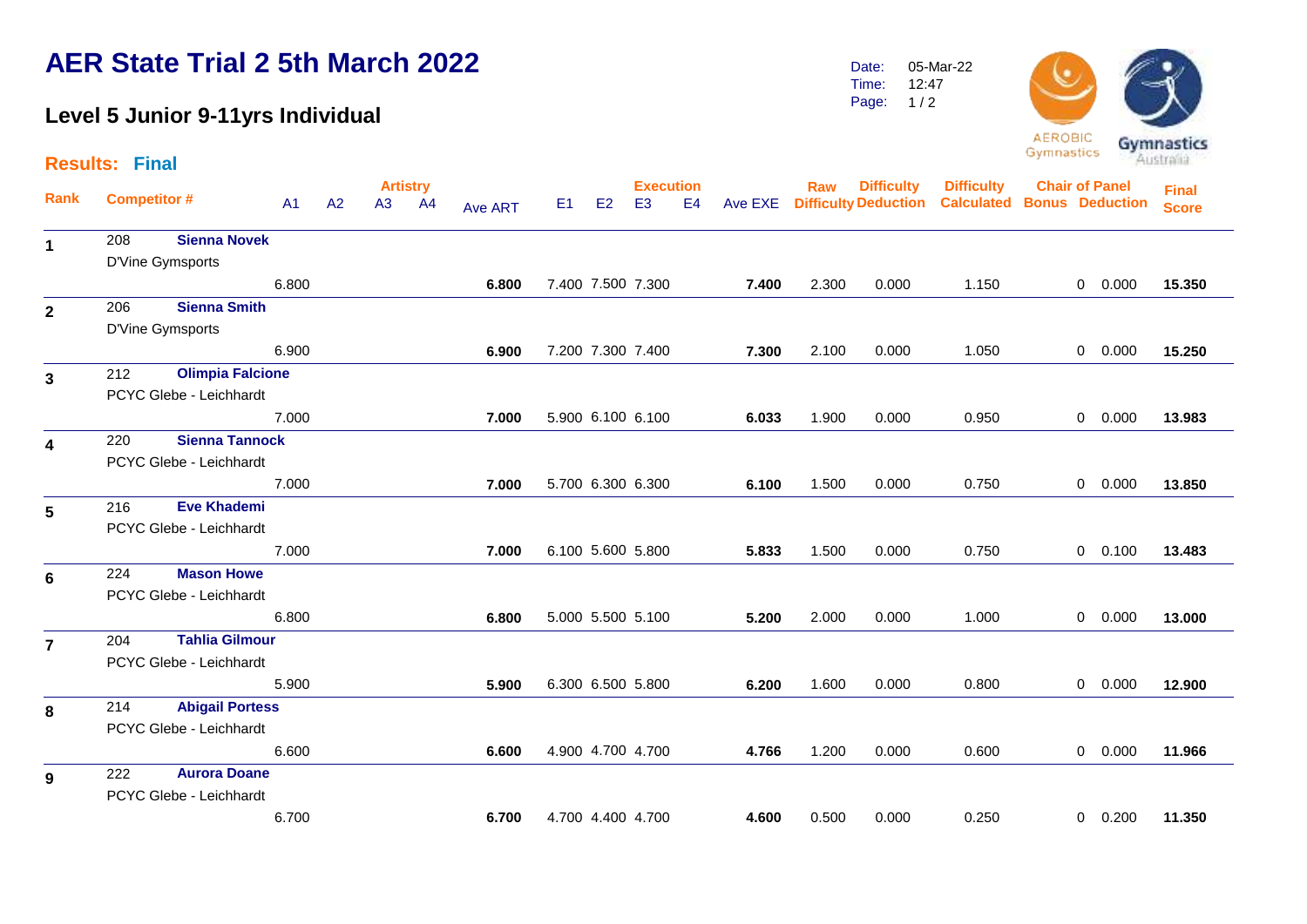### **Level 5 Junior 9-11yrs Individual**

Date: Time: Page: 05-Mar-22 12:47 2 / 2



|      | <b>Results: Final</b> |                         |                |                |                |                       |         |                |    |                                    |    |       |       |                   |                                                                              | <b>Dymitasucs</b> |                       | Australia                    |
|------|-----------------------|-------------------------|----------------|----------------|----------------|-----------------------|---------|----------------|----|------------------------------------|----|-------|-------|-------------------|------------------------------------------------------------------------------|-------------------|-----------------------|------------------------------|
| Rank | <b>Competitor #</b>   |                         | A <sub>1</sub> | A <sub>2</sub> | A <sub>3</sub> | <b>Artistry</b><br>A4 | Ave ART | E <sub>1</sub> | E2 | <b>Execution</b><br>E <sub>3</sub> | E4 |       | Raw   | <b>Difficulty</b> | <b>Difficulty</b><br>Ave EXE Difficulty Deduction Calculated Bonus Deduction |                   | <b>Chair of Panel</b> | <b>Final</b><br><b>Score</b> |
| 10   | 210                   | <b>Paisley Edwards</b>  |                |                |                |                       |         |                |    |                                    |    |       |       |                   |                                                                              |                   |                       |                              |
|      |                       | PCYC Glebe - Leichhardt |                |                |                |                       |         |                |    |                                    |    |       |       |                   |                                                                              |                   |                       |                              |
|      |                       |                         | 5.500          |                |                |                       | 5.500   |                |    | 4.600 4.500 4.200                  |    | 4.433 | 0.900 | 0.000             | 0.450                                                                        |                   | 0.000<br>$\Omega$     | 10.383                       |
| 11   | 218                   | <b>Mila Gabriel</b>     |                |                |                |                       |         |                |    |                                    |    |       |       |                   |                                                                              |                   |                       |                              |
|      |                       | PCYC Glebe - Leichhardt |                |                |                |                       |         |                |    |                                    |    |       |       |                   |                                                                              |                   |                       |                              |
|      |                       |                         | 6.000          |                |                |                       | 6.000   |                |    | 4.100 3.900 3.800                  |    | 3.933 | 0.400 | 1.000             | 0.000                                                                        |                   | 0.000<br>0            | 9.933                        |
|      | # End of Report #     |                         |                |                |                |                       |         |                |    |                                    |    |       |       |                   |                                                                              |                   |                       |                              |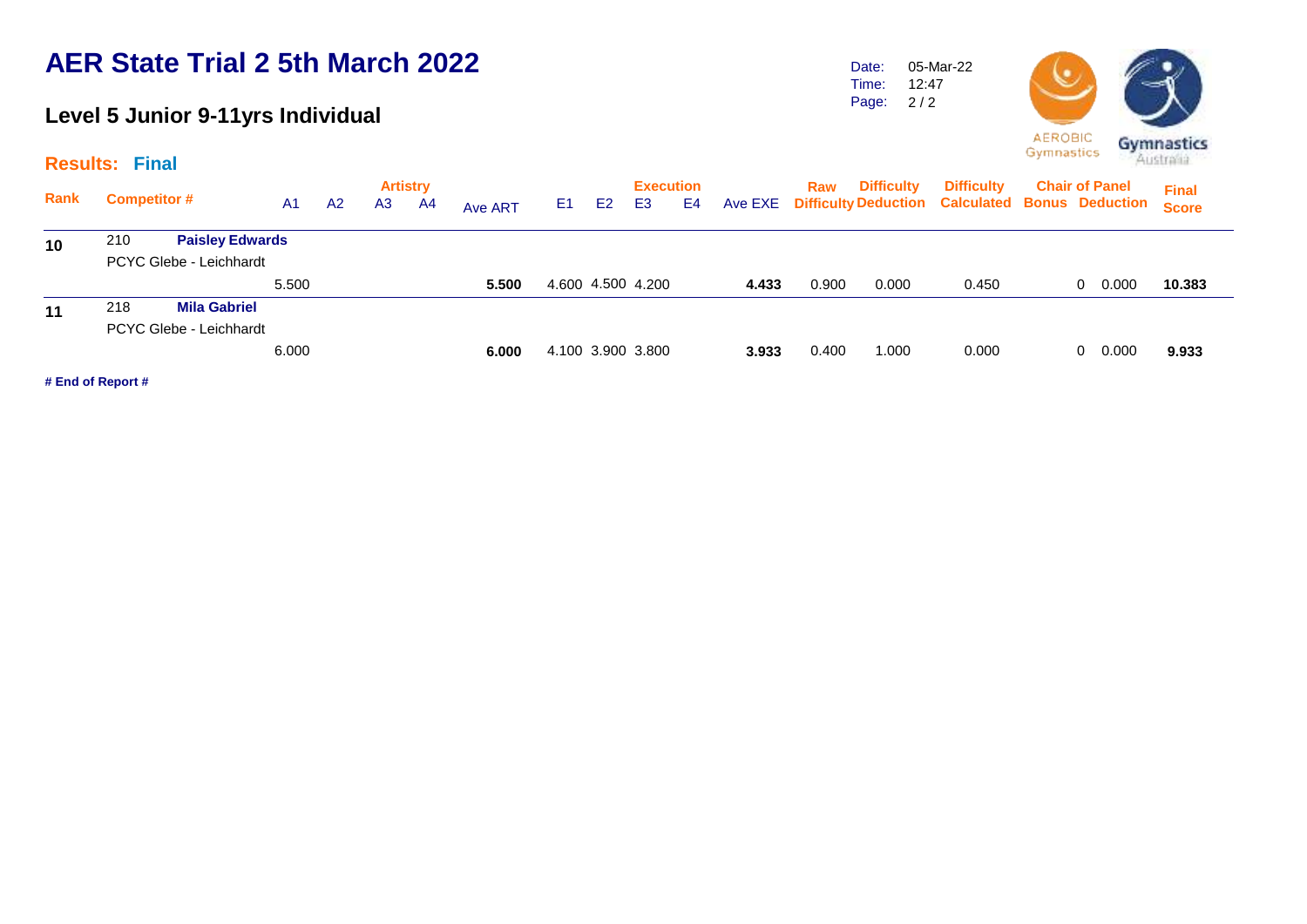#### **Level 5 Junior 9 -11yrs Multiple**

**Results: Final**

| .            |                     | .                                                |                |    |                |                 |         |    |                |                   |    |         |       |                   |                                                        |                       |              |
|--------------|---------------------|--------------------------------------------------|----------------|----|----------------|-----------------|---------|----|----------------|-------------------|----|---------|-------|-------------------|--------------------------------------------------------|-----------------------|--------------|
|              |                     |                                                  |                |    |                | <b>Artistry</b> |         |    |                | <b>Execution</b>  |    |         | Raw   | <b>Difficulty</b> | <b>Difficulty</b>                                      | <b>Chair of Panel</b> | <b>Final</b> |
| Rank         | <b>Competitor #</b> |                                                  | A <sub>1</sub> | A2 | A <sub>3</sub> | A4              | Ave ART | E1 | E <sub>2</sub> | E <sub>3</sub>    | E4 | Ave EXE |       |                   | <b>Difficulty Deduction Calculated Bonus Deduction</b> |                       | <b>Score</b> |
| 1            | 246                 | Sienna Novek, Sienna Smith                       |                |    |                |                 |         |    |                |                   |    |         |       |                   |                                                        |                       |              |
|              |                     | D'Vine Gymsports                                 |                |    |                |                 |         |    |                |                   |    |         |       |                   |                                                        |                       |              |
|              |                     |                                                  | 7.300          |    |                |                 | 7.300   |    |                | 6.400 6.200 6.100 |    | 6.233   | 2.300 | 0.000             | 1.150                                                  | 0.000<br>$\Omega$     | 14.683       |
| $\mathbf{2}$ | 248                 | Olimpia Falcione, Sienna Tannock, Tahlia Gilmour |                |    |                |                 |         |    |                |                   |    |         |       |                   |                                                        |                       |              |
|              |                     | PCYC Glebe - Leichhardt                          |                |    |                |                 |         |    |                |                   |    |         |       |                   |                                                        |                       |              |
|              |                     |                                                  | 6.900          |    |                |                 | 6.900   |    |                | 4.500 4.900 5.000 |    | 4.800   | 1.000 | 0.000             | 0.500                                                  | 0.000<br>$\Omega$     | 12.200       |
| 3            | 250                 | Eve Khademi, Mila Gabriel                        |                |    |                |                 |         |    |                |                   |    |         |       |                   |                                                        |                       |              |
|              |                     | PCYC Glebe - Leichhardt                          |                |    |                |                 |         |    |                |                   |    |         |       |                   |                                                        |                       |              |
|              |                     |                                                  | 6.200          |    |                |                 | 6.200   |    |                | 3.900 4.000 4.200 |    | 4.033   | 0.600 | 0.000             | 0.300                                                  | 0.000<br>0            | 10.533       |
|              |                     |                                                  |                |    |                |                 |         |    |                |                   |    |         |       |                   |                                                        |                       |              |

**# End of Report #**



Date: Time: Page:

05-Mar-22 13:20  $1/1$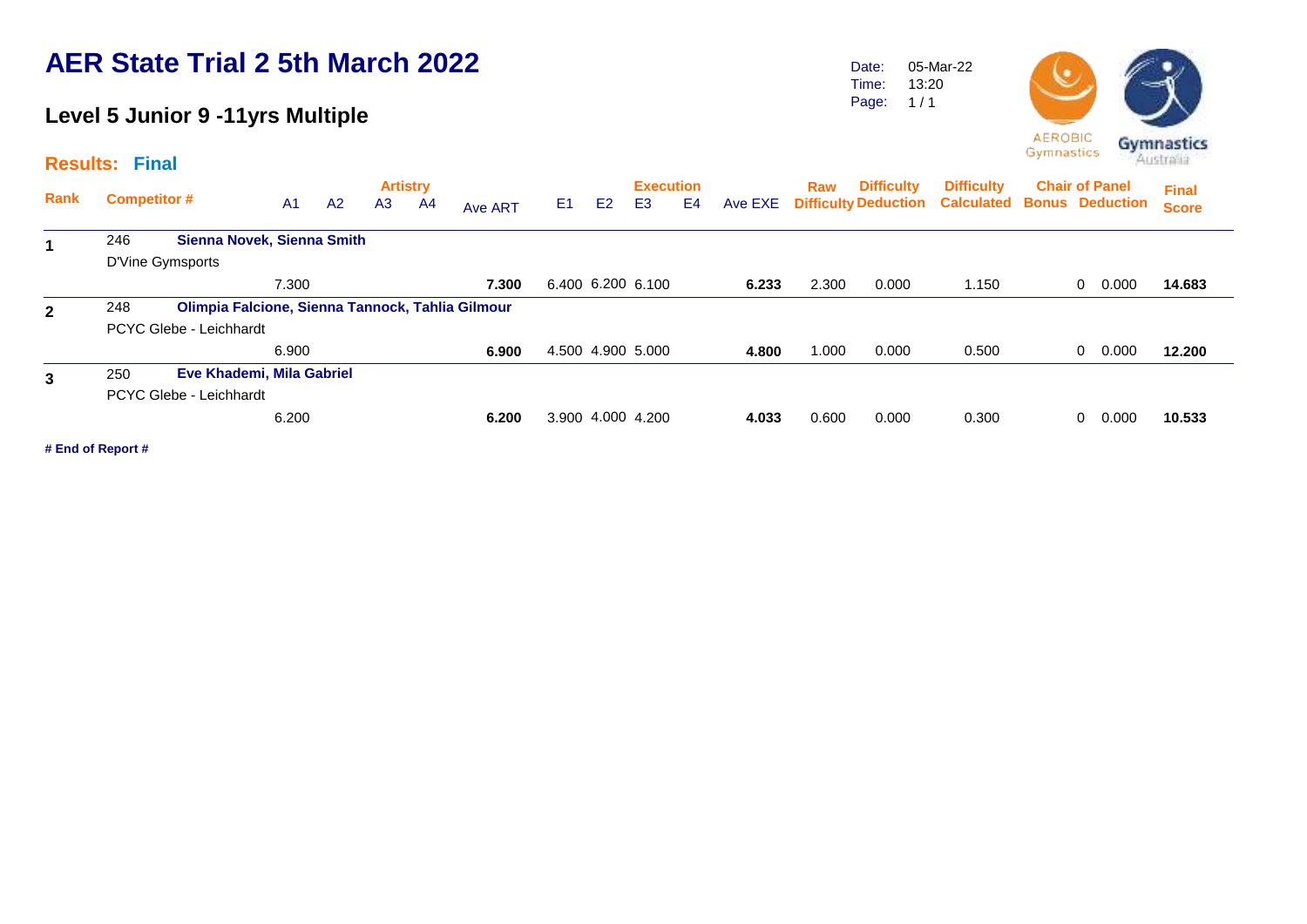#### **Level 5 Intermediate 12-15yrs Individual**

Date: Time: 05-Mar-22 13:13

Page:  $1/1$ 



|                         | <b>Results: Final</b>   |                                                |       |    |                 |    |         |    |    |                   |                |       |       |                              |                                   |                       |                |           | Australia    |
|-------------------------|-------------------------|------------------------------------------------|-------|----|-----------------|----|---------|----|----|-------------------|----------------|-------|-------|------------------------------|-----------------------------------|-----------------------|----------------|-----------|--------------|
|                         |                         |                                                |       |    | <b>Artistry</b> |    |         |    |    | <b>Execution</b>  |                |       | Raw   | <b>Difficulty</b>            | <b>Difficulty</b>                 | <b>Chair of Panel</b> |                |           | <b>Final</b> |
| <b>Rank</b>             | <b>Competitor #</b>     |                                                | A1    | A2 | A3              | AA | Ave ART | E1 | E2 | E <sub>3</sub>    | E <sub>4</sub> |       |       | Ave EXE Difficulty Deduction | <b>Calculated Bonus Deduction</b> |                       |                |           | <b>Score</b> |
| $\mathbf{1}$            | 230<br>Aerogym          | <b>Elise Babbage</b>                           |       |    |                 |    |         |    |    |                   |                |       |       |                              |                                   |                       |                |           |              |
|                         |                         |                                                | 7.100 |    |                 |    | 7.100   |    |    | 6.900 7.400 7.400 |                | 7.233 | 1.500 | 0.000                        | 0.750                             |                       | $\overline{0}$ | 0.000     | 15.083       |
| $\mathbf{2}$            | 244<br>Aerogym          | <b>Amelie Bald</b>                             |       |    |                 |    |         |    |    |                   |                |       |       |                              |                                   |                       |                |           |              |
|                         |                         |                                                | 7.600 |    |                 |    | 7.600   |    |    | 6.300 6.600 6.500 |                | 6.466 | 1.800 | 0.000                        | 0.900                             |                       |                | $0$ 0.100 | 14.866       |
| $\mathbf{3}$            | 234                     | <b>Chantilly Ho</b><br>PCYC Glebe - Leichhardt |       |    |                 |    |         |    |    |                   |                |       |       |                              |                                   |                       |                |           |              |
|                         |                         |                                                | 6.500 |    |                 |    | 6.500   |    |    | 6.400 6.700 6.600 |                | 6.566 | 2.000 | 0.000                        | 1.000                             |                       |                | 0 0.000   | 14.066       |
| $\overline{\mathbf{4}}$ | 232<br>D'Vine Gymsports | <b>Molly Tovey</b>                             |       |    |                 |    |         |    |    |                   |                |       |       |                              |                                   |                       |                |           |              |
|                         |                         |                                                | 6.800 |    |                 |    | 6.800   |    |    | 6.100 6.200 6.400 |                | 6.233 | 2.400 | 0.000                        | 1.200                             |                       |                | $0$ 0.200 | 14.033       |
| 5                       | 240<br>D'Vine Gymsports | <b>Naomi Chacana-Rios</b>                      |       |    |                 |    |         |    |    |                   |                |       |       |                              |                                   |                       |                |           |              |
|                         |                         |                                                | 7.000 |    |                 |    | 7.000   |    |    | 6.200 6.300 6.300 |                | 6.266 | 1.400 | 0.000                        | 0.700                             |                       |                | 0 0.000   | 13.966       |
| 6                       | 236<br>Aerogym          | <b>Iyla Maguire</b>                            |       |    |                 |    |         |    |    |                   |                |       |       |                              |                                   |                       |                |           |              |
|                         |                         |                                                | 6.800 |    |                 |    | 6.800   |    |    | 6.100 6.000 5.900 |                | 6.000 | 1.600 | 0.000                        | 0.800                             |                       | $\overline{0}$ | 0.000     | 13.600       |
| $\overline{7}$          | 228<br>Aerogym          | <b>Teagan Raymond</b>                          |       |    |                 |    |         |    |    |                   |                |       |       |                              |                                   |                       |                |           |              |
|                         |                         |                                                | 6.800 |    |                 |    | 6.800   |    |    | 5.000 5.400 4.800 |                | 5.066 | 1.500 | 0.000                        | 0.750                             |                       | $\overline{0}$ | 0.000     | 12.616       |
| 8                       | 242                     | <b>Lily Goodman</b>                            |       |    |                 |    |         |    |    |                   |                |       |       |                              |                                   |                       |                |           |              |
|                         |                         | PCYC Glebe - Leichhardt                        |       |    |                 |    |         |    |    |                   |                |       |       |                              |                                   |                       |                |           |              |
|                         |                         |                                                | 6.400 |    |                 |    | 6.400   |    |    | 4.700 5.100 5.200 |                | 5.000 | 0.800 | 0.000                        | 0.400                             |                       | $\overline{0}$ | 0.000     | 11.800       |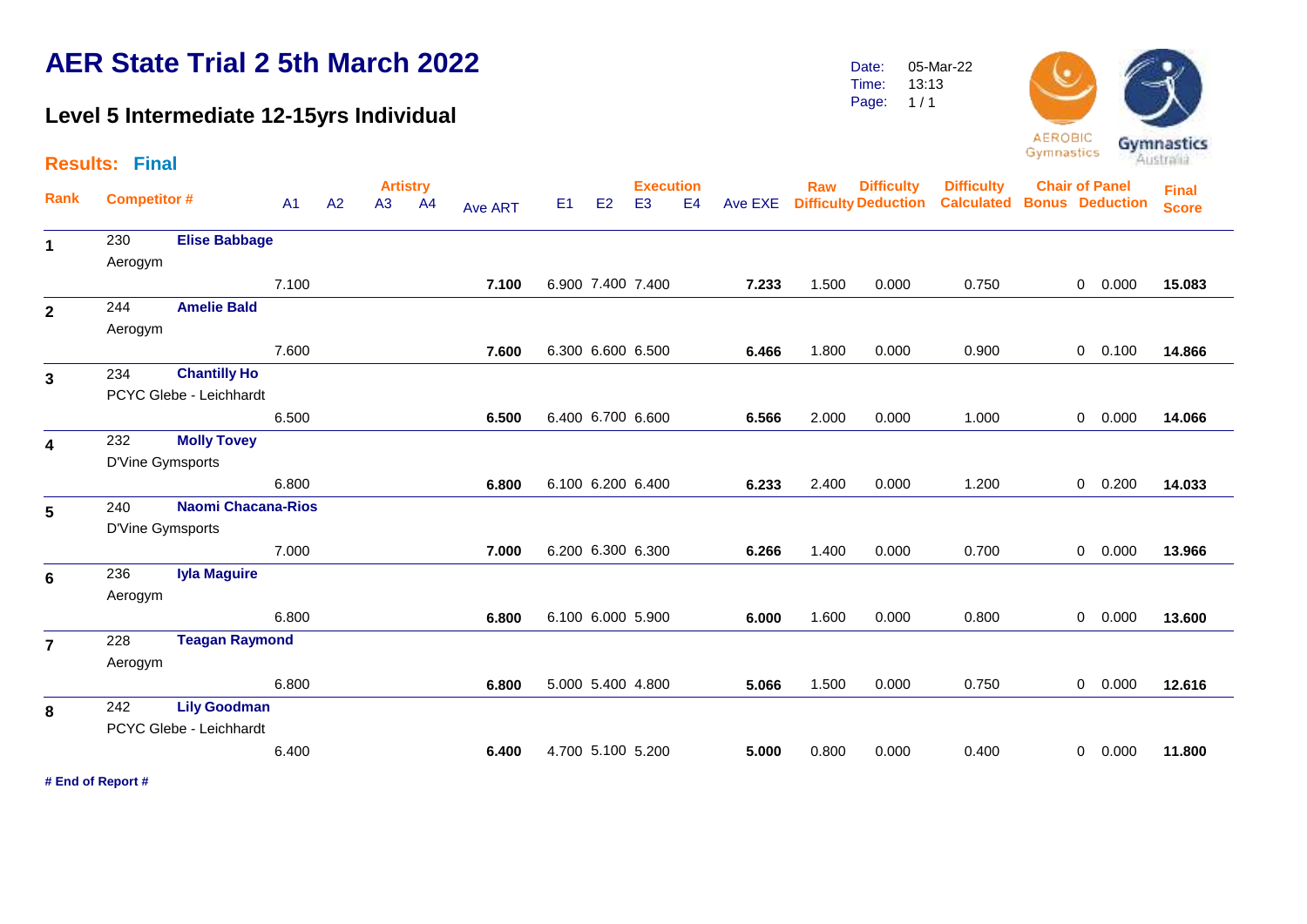### **Level 5 Senior 12+ yrs Multiple**

**Results: Final**

Date: Time: Page: 05-Mar-22 12:17  $1/1$ 



| Rank           | <b>Competitor #</b> |                                             | A <sub>1</sub> | A2 | A <sub>3</sub> | <b>Artistry</b><br>A4 | Ave ART | E <sub>1</sub> | E <sub>2</sub> | E <sub>3</sub> | <b>Execution</b><br>E4 | Ave EXE | Raw   | <b>Difficulty</b> | <b>Difficulty</b><br><b>Difficulty Deduction Calculated Bonus Deduction</b> | <b>Chair of Panel</b> |       | <b>Final</b><br><b>Score</b> |
|----------------|---------------------|---------------------------------------------|----------------|----|----------------|-----------------------|---------|----------------|----------------|----------------|------------------------|---------|-------|-------------------|-----------------------------------------------------------------------------|-----------------------|-------|------------------------------|
| 1              | 219                 | Elise Babbage, Iyla Maguire, Teagan Raymond |                |    |                |                       |         |                |                |                |                        |         |       |                   |                                                                             |                       |       |                              |
|                | Aerogym             |                                             |                |    |                |                       |         |                |                |                |                        |         |       |                   |                                                                             |                       |       |                              |
|                |                     |                                             | 7.000          |    |                |                       | 7.000   |                | 4.900 4.600    |                |                        | 4.750   | .200  | 0.000             | 0.600                                                                       | 0                     | 0.000 | 12.350                       |
| $\overline{2}$ | 215                 | Amelie Bald, Evie Bundy, Nicola Richards    |                |    |                |                       |         |                |                |                |                        |         |       |                   |                                                                             |                       |       |                              |
|                | Aerogym             |                                             |                |    |                |                       |         |                |                |                |                        |         |       |                   |                                                                             |                       |       |                              |
|                |                     |                                             | 7.200          |    |                |                       | 7.200   |                | 4.000 4.500    |                |                        | 4.250   | 0.900 | 0.000             | 0.450                                                                       | $\mathbf{0}$          | 0.000 | 11.900                       |
| 3              | 221                 | <b>Chantilly Ho, Lily Goodman</b>           |                |    |                |                       |         |                |                |                |                        |         |       |                   |                                                                             |                       |       |                              |
|                |                     | PCYC Glebe - Leichhardt                     |                |    |                |                       |         |                |                |                |                        |         |       |                   |                                                                             |                       |       |                              |
|                |                     |                                             | 6.500          |    |                |                       | 6.500   |                | 3.000 3.000    |                |                        | 3.000   | 0.900 | 0.000             | 0.450                                                                       | 0                     | 0.000 | 9.950                        |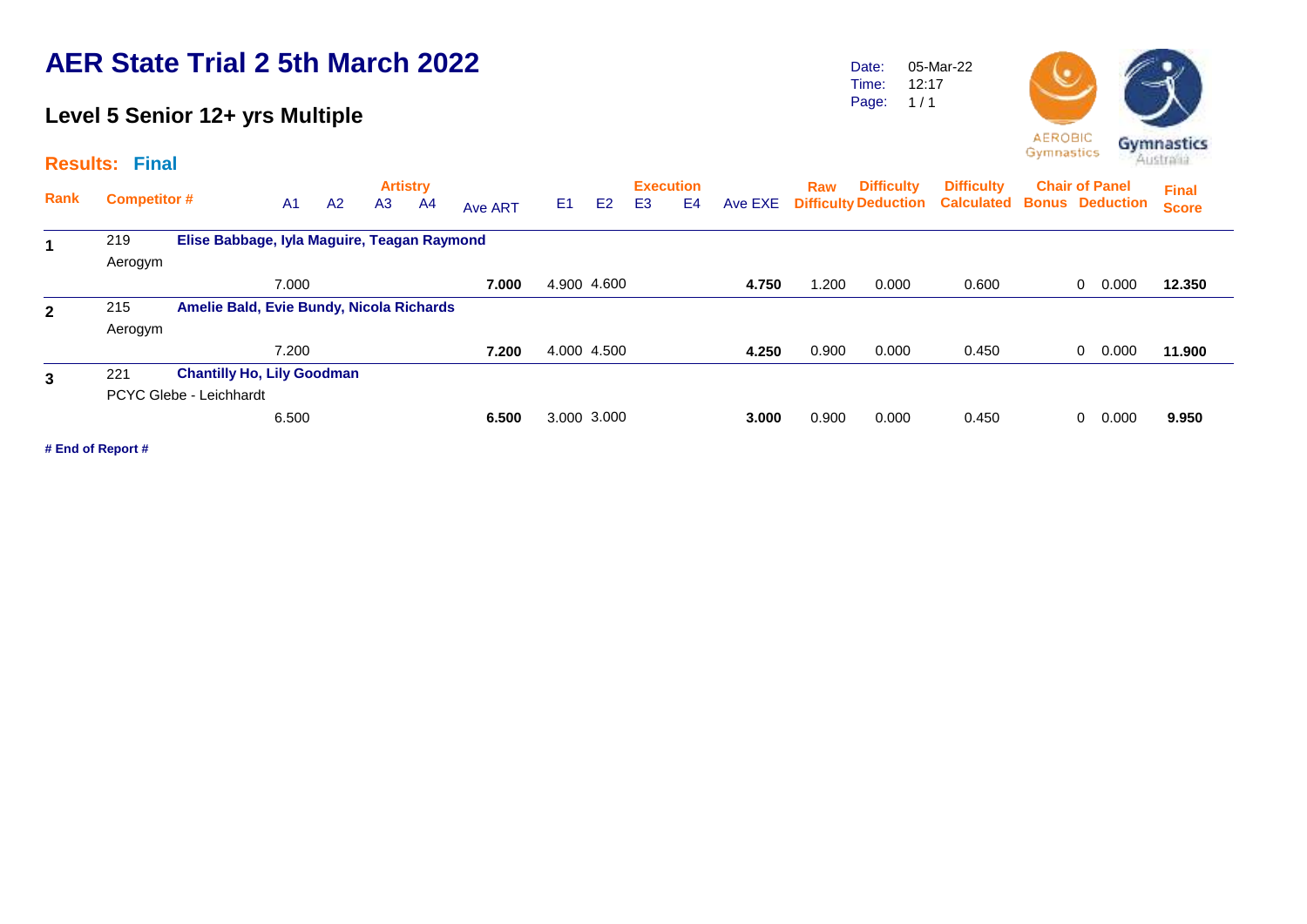#### **Level 5 Junior 9-11yrs Team**

**Results: Final**

Date: Time: Page: 05-Mar-22 11:36  $1/1$ 



|             | 11000110. IIIQI                                                                |       |           |                 |      |         |          |                   |       |       |                       |                   |                                                            |              |
|-------------|--------------------------------------------------------------------------------|-------|-----------|-----------------|------|---------|----------|-------------------|-------|-------|-----------------------|-------------------|------------------------------------------------------------|--------------|
|             |                                                                                |       |           | <b>Artistry</b> |      |         |          | <b>Execution</b>  |       |       | <b>Raw</b> Difficulty | <b>Difficulty</b> | <b>Chair of Panel</b>                                      | <b>Final</b> |
| <b>Rank</b> | <b>Competitor #</b>                                                            | A1    | <b>A2</b> | A3              | - A4 | Ave ART | E1 E2 E3 |                   |       |       |                       |                   | E4 Ave EXE Difficulty Deduction Calculated Bonus Deduction | <b>Score</b> |
|             | Aurora Doane, Abigail Portess, Eve Charles, Mason Howe, Paisley Edwards<br>202 |       |           |                 |      |         |          |                   |       |       |                       |                   |                                                            |              |
|             | PCYC Glebe - Leichhardt                                                        |       |           |                 |      |         |          |                   |       |       |                       |                   |                                                            |              |
|             |                                                                                | 5.500 |           |                 |      | 5.500   |          | 4.500 4.800 4.000 | 4.433 | 0.700 | 0.000                 | 0.350             | 0.000<br>0                                                 | 10.283       |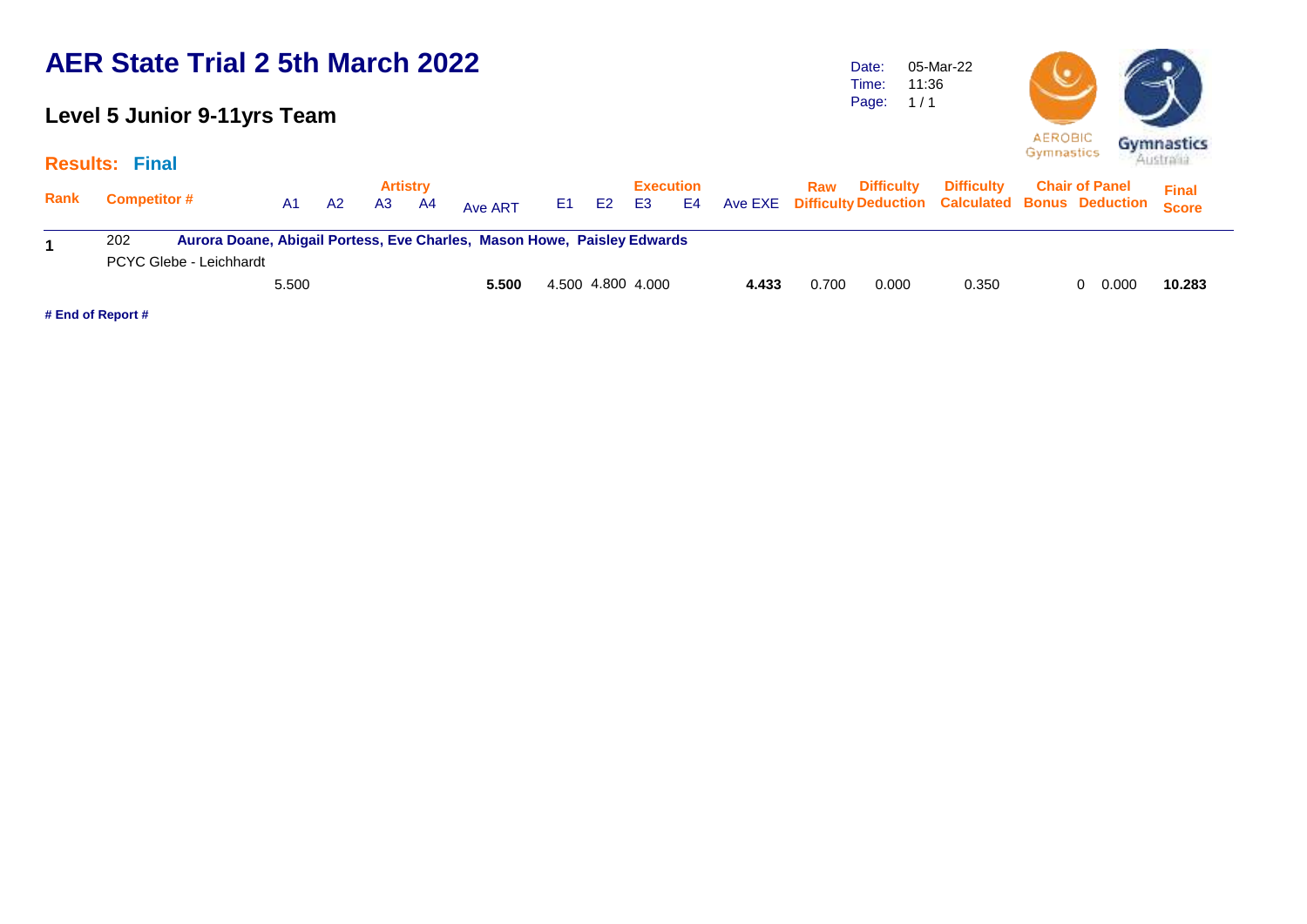#### **Level 5 Senior 12+ yrs Team**

#### **Results: Final**

Date: Time: Page: 1 / 1 05-Mar-22 13:22



|  |                                                                                                   | <b>AEROBIC</b><br>Gymnastics | Gymnastics<br>Australia      |  |
|--|---------------------------------------------------------------------------------------------------|------------------------------|------------------------------|--|
|  | Raw Difficulty Difficulty Chair of Panel<br>e EXE Difficulty Deduction Calculated Bonus Deduction |                              | <b>Final</b><br><b>Score</b> |  |

| Rank              | <b>Competitor #</b> | A1    | - A2 | Artistry<br>A <sub>3</sub> | A4 | Ave ART                                                                               | E1.         | E <sub>2</sub> | <b>E3</b> | <b>Execution</b><br>E4 |       | Raw  | Difficulty | <b>Difficulty</b><br>Ave EXE Difficulty Deduction Calculated Bonus Deduction Score | <b>Chair of Panel</b> | <b>Final</b> |
|-------------------|---------------------|-------|------|----------------------------|----|---------------------------------------------------------------------------------------|-------------|----------------|-----------|------------------------|-------|------|------------|------------------------------------------------------------------------------------|-----------------------|--------------|
|                   | 251<br>Aerogym      |       |      |                            |    | Amelie Bald, Elise Babbage, Evie Bundy, Iyla Maguire, Nicola Richards, Teagan Raymond |             |                |           |                        |       |      |            |                                                                                    |                       |              |
|                   |                     | 7.200 |      |                            |    | 7.200                                                                                 | 4.600 4.200 |                |           |                        | 4.400 | .000 | 0.000      | 0.500                                                                              | 0.000<br>0            | 12.100       |
| # End of Report # |                     |       |      |                            |    |                                                                                       |             |                |           |                        |       |      |            |                                                                                    |                       |              |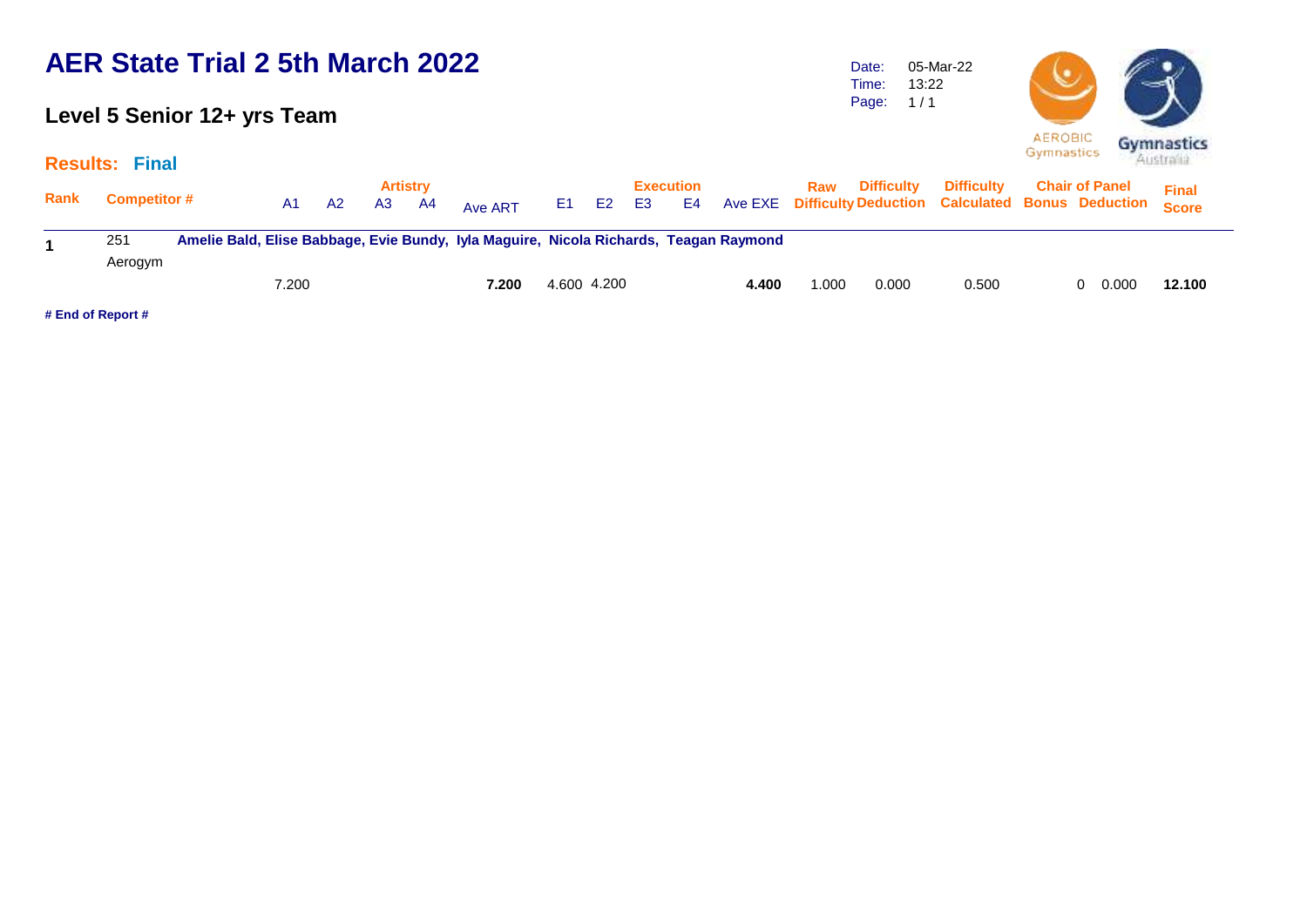#### **Level 6 Junior 9-12yrs Individual**

Date: Time: 05-Mar-22 14:04

Page:  $1/1$ 



|              | <b>Results: Final</b> |                                |                |    |    |                                   |         |                |                |                                    |    |         |       |                                                  |                                        | - 1<br>.                                        |   |       | Australia                    |
|--------------|-----------------------|--------------------------------|----------------|----|----|-----------------------------------|---------|----------------|----------------|------------------------------------|----|---------|-------|--------------------------------------------------|----------------------------------------|-------------------------------------------------|---|-------|------------------------------|
| Rank         |                       | <b>Competitor #</b>            | A <sub>1</sub> | A2 | A3 | <b>Artistry</b><br>A <sub>4</sub> | Ave ART | E <sub>1</sub> | E <sub>2</sub> | <b>Execution</b><br>E <sub>3</sub> | E4 | Ave EXE | Raw   | <b>Difficulty</b><br><b>Difficulty Deduction</b> | <b>Difficulty</b><br><b>Calculated</b> | <b>Chair of Panel</b><br><b>Bonus Deduction</b> |   |       | <b>Final</b><br><b>Score</b> |
| $\mathbf 1$  | 227                   | <b>Piper-Rose Lawson</b>       |                |    |    |                                   |         |                |                |                                    |    |         |       |                                                  |                                        |                                                 |   |       |                              |
|              |                       | All Starz Gymnastics and Dance |                |    |    |                                   |         |                |                |                                    |    |         |       |                                                  |                                        |                                                 |   |       |                              |
|              |                       |                                | 7.700          |    |    |                                   | 7.700   |                | 7.600 7.300    |                                    |    | 7.450   | 2.000 | 0.000                                            | 1.000                                  |                                                 | 0 | 0.000 | 16.150                       |
| $\mathbf{2}$ | 225                   | <b>Sienna Tatian</b>           |                |    |    |                                   |         |                |                |                                    |    |         |       |                                                  |                                        |                                                 |   |       |                              |
|              |                       | All Starz Gymnastics and Dance |                |    |    |                                   |         |                |                |                                    |    |         |       |                                                  |                                        |                                                 |   |       |                              |
|              |                       |                                | 6.900          |    |    |                                   | 6.900   |                | 7.200 7.700    |                                    |    | 7.450   | 2.500 | 0.000                                            | 1.250                                  |                                                 | 0 | 0.000 | 15.600                       |
| $\mathbf{3}$ | 223                   | <b>Emily Wrage</b>             |                |    |    |                                   |         |                |                |                                    |    |         |       |                                                  |                                        |                                                 |   |       |                              |
|              |                       | All Starz Gymnastics and Dance |                |    |    |                                   |         |                |                |                                    |    |         |       |                                                  |                                        |                                                 |   |       |                              |
|              |                       |                                | 7.600          |    |    |                                   | 7.600   |                | 7.200 6.800    |                                    |    | 7.000   | 1.400 | 0.000                                            | 0.700                                  |                                                 | 0 | 0.000 | 15.300                       |
| 4            | 229                   | <b>Hannah Wrage</b>            |                |    |    |                                   |         |                |                |                                    |    |         |       |                                                  |                                        |                                                 |   |       |                              |
|              |                       | All Starz Gymnastics and Dance |                |    |    |                                   |         |                |                |                                    |    |         |       |                                                  |                                        |                                                 |   |       |                              |
|              |                       |                                | 7.400          |    |    |                                   | 7.400   |                | 7.400 6.900    |                                    |    | 7.150   | 1.200 | 0.000                                            | 0.600                                  |                                                 | 0 | 0.000 | 15.150                       |
| 5            | 211                   | <b>Beatrix Alder</b>           |                |    |    |                                   |         |                |                |                                    |    |         |       |                                                  |                                        |                                                 |   |       |                              |
|              | PLC Sydney            |                                |                |    |    |                                   |         |                |                |                                    |    |         |       |                                                  |                                        |                                                 |   |       |                              |
|              |                       |                                | 5.300          |    |    |                                   | 5.300   |                | 6.400 6.900    |                                    |    | 6.650   | 0.500 | 0.000                                            | 0.250                                  |                                                 | 0 | 2.100 | 10.100                       |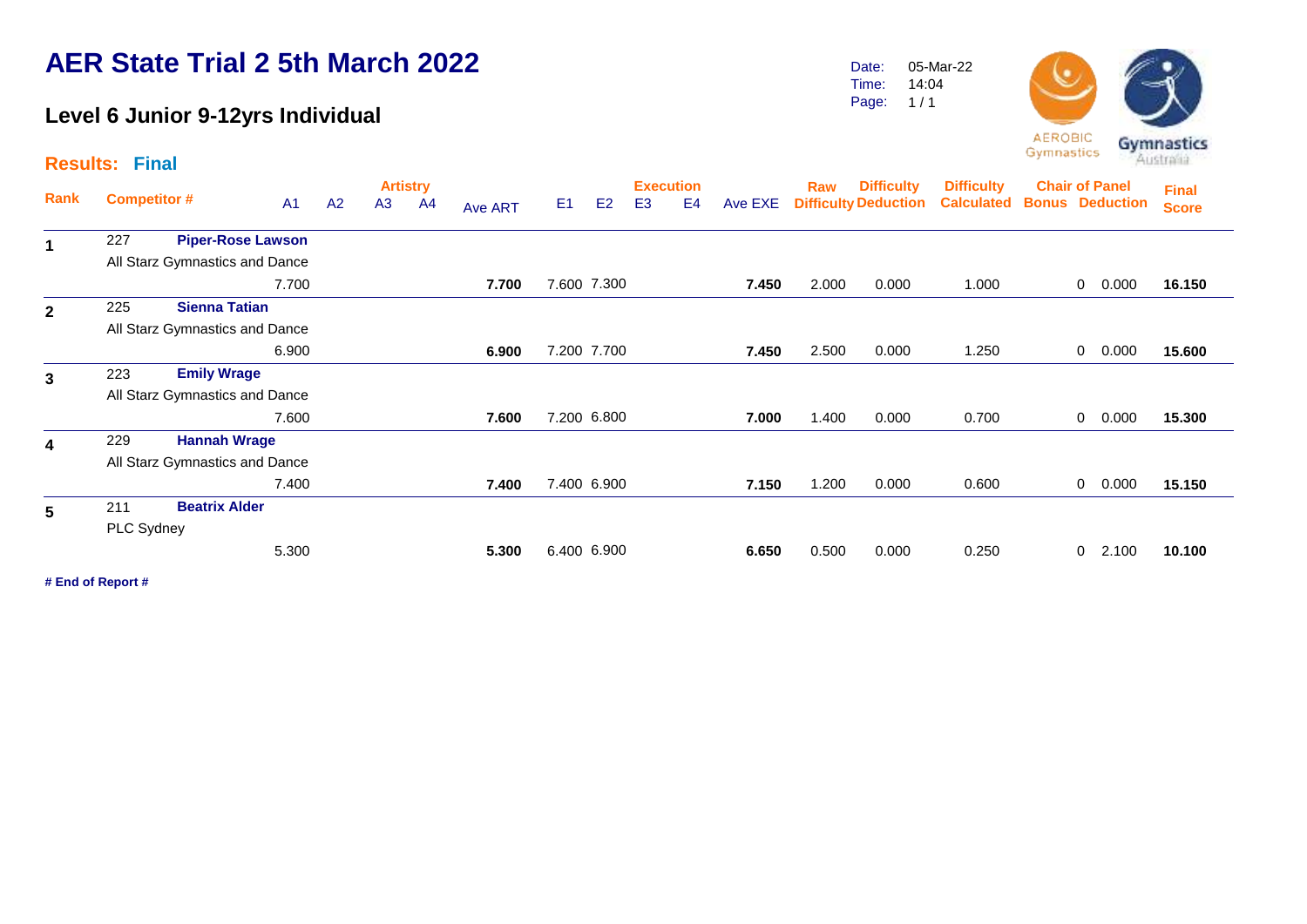#### **Level 6 Junior 9-12yrs Multiple**

**Results: Final**

Date: Time: Page: 05-Mar-22 12:01  $1/1$ 



|      | $\sim$                                        |       |                |                       |    |         |             |       |                        |    |       |      |                   |                   |                                                                                        |              |
|------|-----------------------------------------------|-------|----------------|-----------------------|----|---------|-------------|-------|------------------------|----|-------|------|-------------------|-------------------|----------------------------------------------------------------------------------------|--------------|
| Rank | <b>Competitor #</b>                           | A1    | A <sub>2</sub> | <b>Artistry</b><br>A3 | A4 | Ave ART |             | E1 E2 | Execution<br><b>E3</b> | E4 |       | Raw  | <b>Difficulty</b> | <b>Difficulty</b> | <b>Chair of Panel</b><br>Ave EXE Difficulty Deduction Calculated Bonus Deduction Score | <b>Final</b> |
|      | <b>Hannah Wrage, Piper-Rose Lawson</b><br>213 |       |                |                       |    |         |             |       |                        |    |       |      |                   |                   |                                                                                        |              |
|      | All Starz Gymnastics and Dance                |       |                |                       |    |         |             |       |                        |    |       |      |                   |                   |                                                                                        |              |
|      |                                               | 7.300 |                |                       |    | 7.300   | 6.500 6.200 |       |                        |    | 6.350 | .300 | 0.000             | 0.650             | 0.000                                                                                  | 14.300       |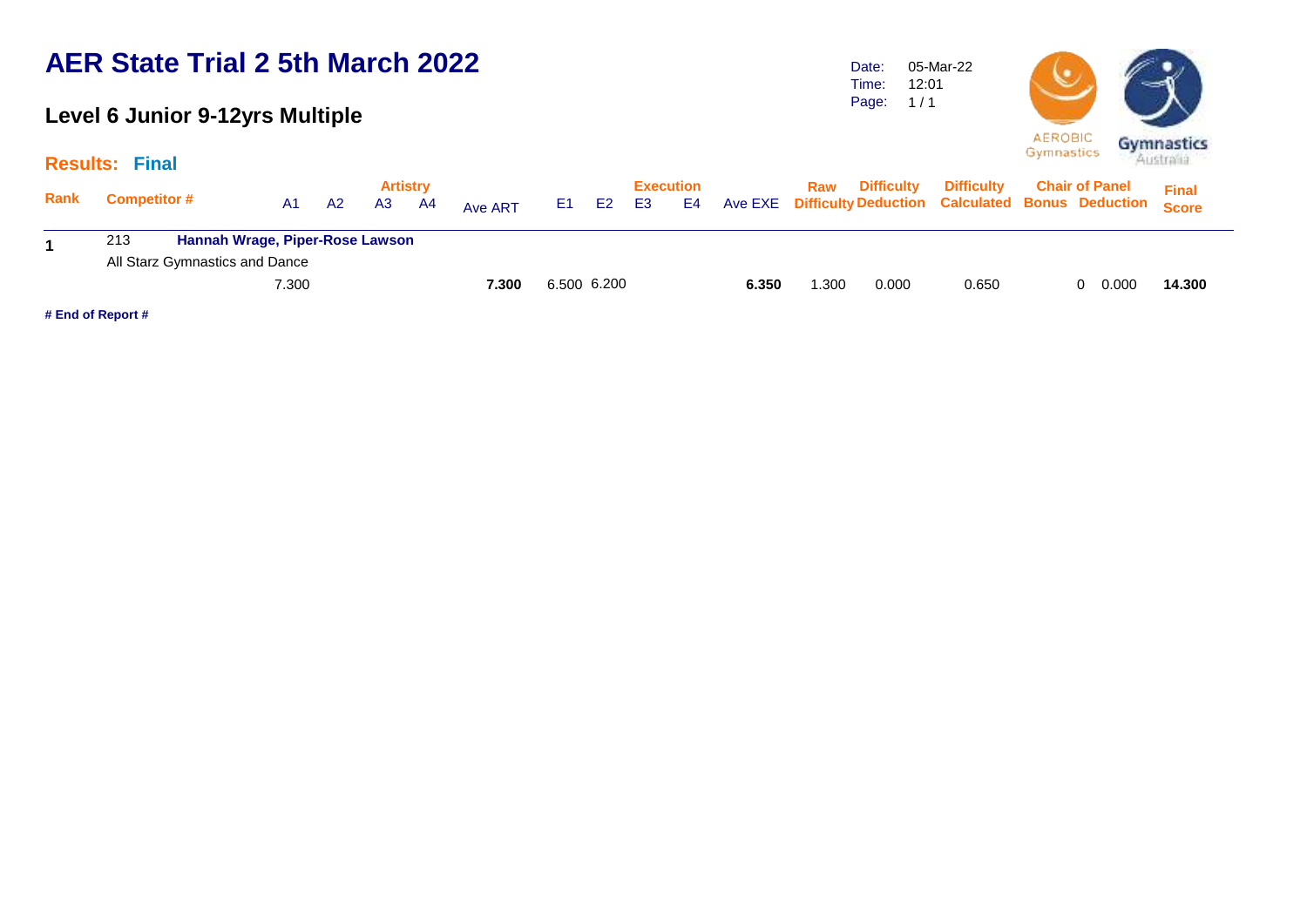#### **Level 6 Intermediate 13-15yrs Individual**

Date: Time: Page: 05-Mar-22 12:41  $1/1$ 



|      | <b>Results: Final</b> |                                |       |    |                |                       |         |             |                |                 |    |       |      |                   |                                                                                    |                       | Australia    |
|------|-----------------------|--------------------------------|-------|----|----------------|-----------------------|---------|-------------|----------------|-----------------|----|-------|------|-------------------|------------------------------------------------------------------------------------|-----------------------|--------------|
| Rank | <b>Competitor #</b>   |                                | A1    | A2 | A <sub>3</sub> | <b>Artistry</b><br>A4 | Ave ART | E1 i        | E <sub>2</sub> | Execution<br>E3 | E4 |       | Raw  | <b>Difficulty</b> | <b>Difficulty</b><br>Ave EXE Difficulty Deduction Calculated Bonus Deduction Score | <b>Chair of Panel</b> | <b>Final</b> |
| 1    | 233                   | <b>Isabella Tatian</b>         |       |    |                |                       |         |             |                |                 |    |       |      |                   |                                                                                    |                       |              |
|      |                       | All Starz Gymnastics and Dance |       |    |                |                       |         |             |                |                 |    |       |      |                   |                                                                                    |                       |              |
|      |                       |                                | 7.600 |    |                |                       | 7.600   | 6.600 7.000 |                |                 |    | 6.800 | .400 | 0.000             | 0.700                                                                              | 0.000<br>0.           | 15.100       |
|      |                       |                                |       |    |                |                       |         |             |                |                 |    |       |      |                   |                                                                                    |                       |              |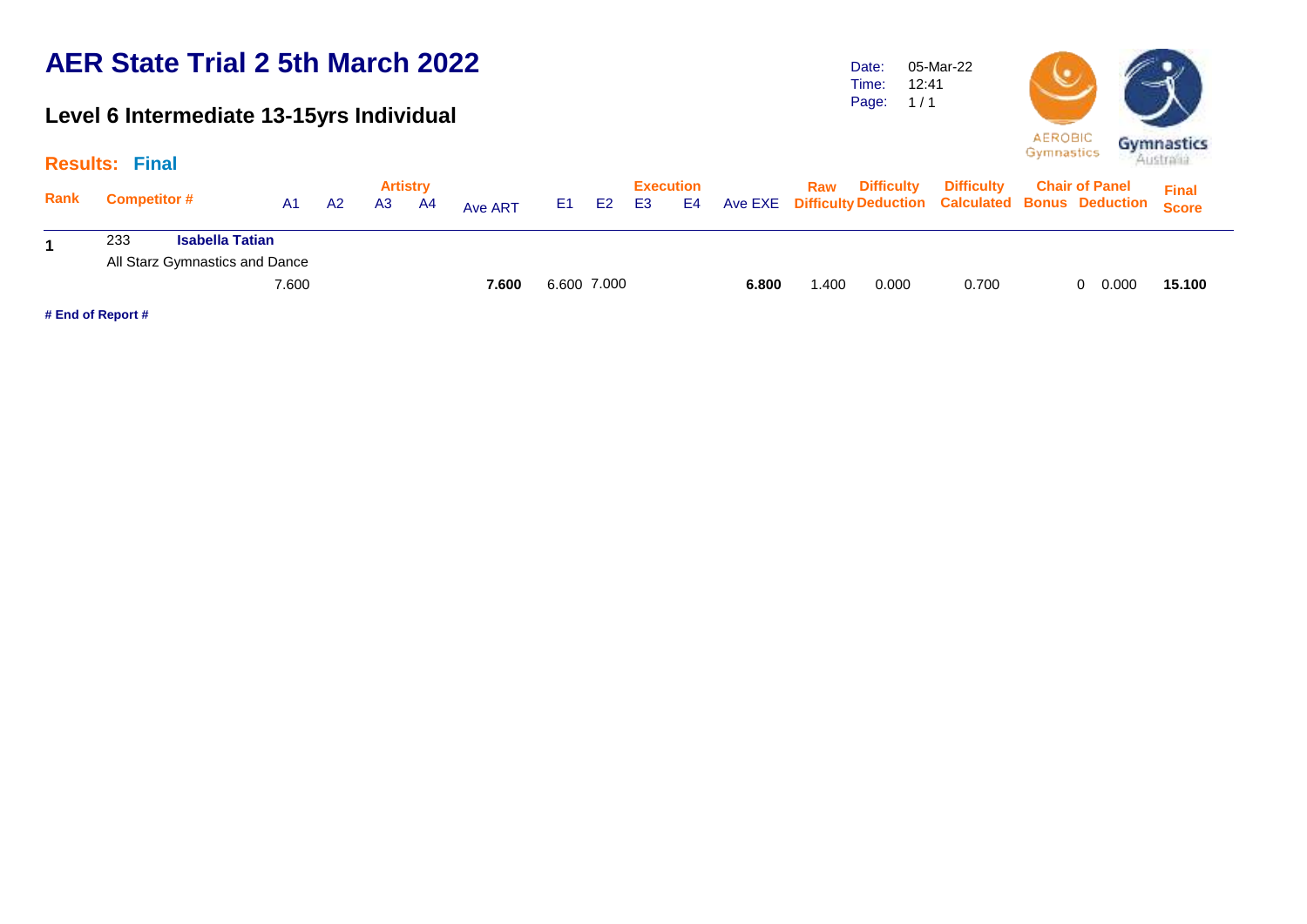### **Level 6 Senior 13+yrs Multiple**

**Results: Final**

Date: Time: Page: 05-Mar-22 11:50  $1/1$ 



|        |                   | <b>AEROBIC</b><br>Gymnastics | Gymnas<br>Australi |
|--------|-------------------|------------------------------|--------------------|
| icultv | <b>Difficulty</b> | <b>Chair of Panel</b>        | cw                 |

| Rank | <b>Competitor #</b>                          | A1 | A2 | <b>Artistry</b><br>A <sub>3</sub> | A4 | Ave ART     | E1 = | E <sub>2</sub> | <b>E3</b> | Execution<br>E4 |       | Raw   | <b>Difficulty</b> | <b>Difficulty</b><br>Ave EXE Difficulty Deduction Calculated Bonus Deduction Score | <b>Chair of Panel</b> | <b>Final</b> |
|------|----------------------------------------------|----|----|-----------------------------------|----|-------------|------|----------------|-----------|-----------------|-------|-------|-------------------|------------------------------------------------------------------------------------|-----------------------|--------------|
|      | <b>Isabella Tatian, Sienna Tatian</b><br>209 |    |    |                                   |    |             |      |                |           |                 |       |       |                   |                                                                                    |                       |              |
|      | All Starz Gymnastics and Dance               |    |    |                                   |    |             |      |                |           |                 |       |       |                   |                                                                                    |                       |              |
|      |                                              |    |    | 6.800                             |    | 6.000 6.500 |      |                | 6.250     | 000. ا          | 0.000 | 0.500 | 0.000<br>0        | 13.550                                                                             |                       |              |
|      | # End of Report #                            |    |    |                                   |    |             |      |                |           |                 |       |       |                   |                                                                                    |                       |              |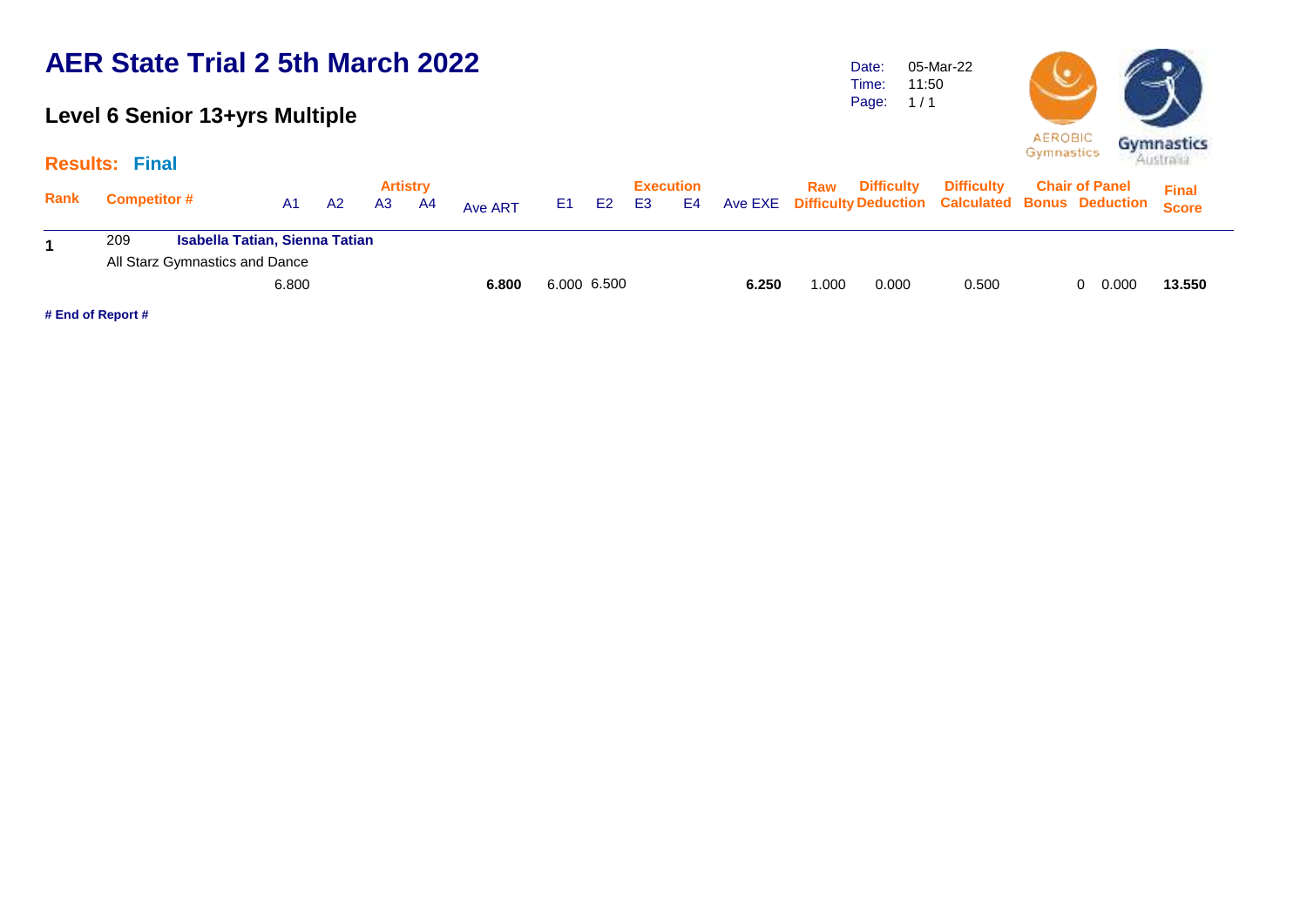#### **Level 7 Junior 9 -12yrs Individual**

Time: Page: 12:45  $1/1$ 

05-Mar-22

Date:



|      | <b>Results: Final</b>                           |       |    |                |                       |         |             |                |    |                        |       |       |                       |                                                                                    | <b>Australia</b>      |              |
|------|-------------------------------------------------|-------|----|----------------|-----------------------|---------|-------------|----------------|----|------------------------|-------|-------|-----------------------|------------------------------------------------------------------------------------|-----------------------|--------------|
| Rank | <b>Competitor #</b>                             | A1    | A2 | A <sub>3</sub> | <b>Artistry</b><br>A4 | Ave ART | E1 =        | E <sub>2</sub> | E3 | <b>Execution</b><br>E4 |       |       | <b>Raw</b> Difficulty | <b>Difficulty</b><br>Ave EXE Difficulty Deduction Calculated Bonus Deduction Score | <b>Chair of Panel</b> | <b>Final</b> |
|      | <b>Tamsin Alder</b><br>235<br><b>PLC Sydney</b> |       |    |                |                       |         |             |                |    |                        |       |       |                       |                                                                                    |                       |              |
|      |                                                 | 8.400 |    |                |                       | 8.400   | 6.900 6.800 |                |    |                        | 6.850 | 0.600 | 0.000                 | 0.800                                                                              | 0.000<br>$\Omega$     | 16.050       |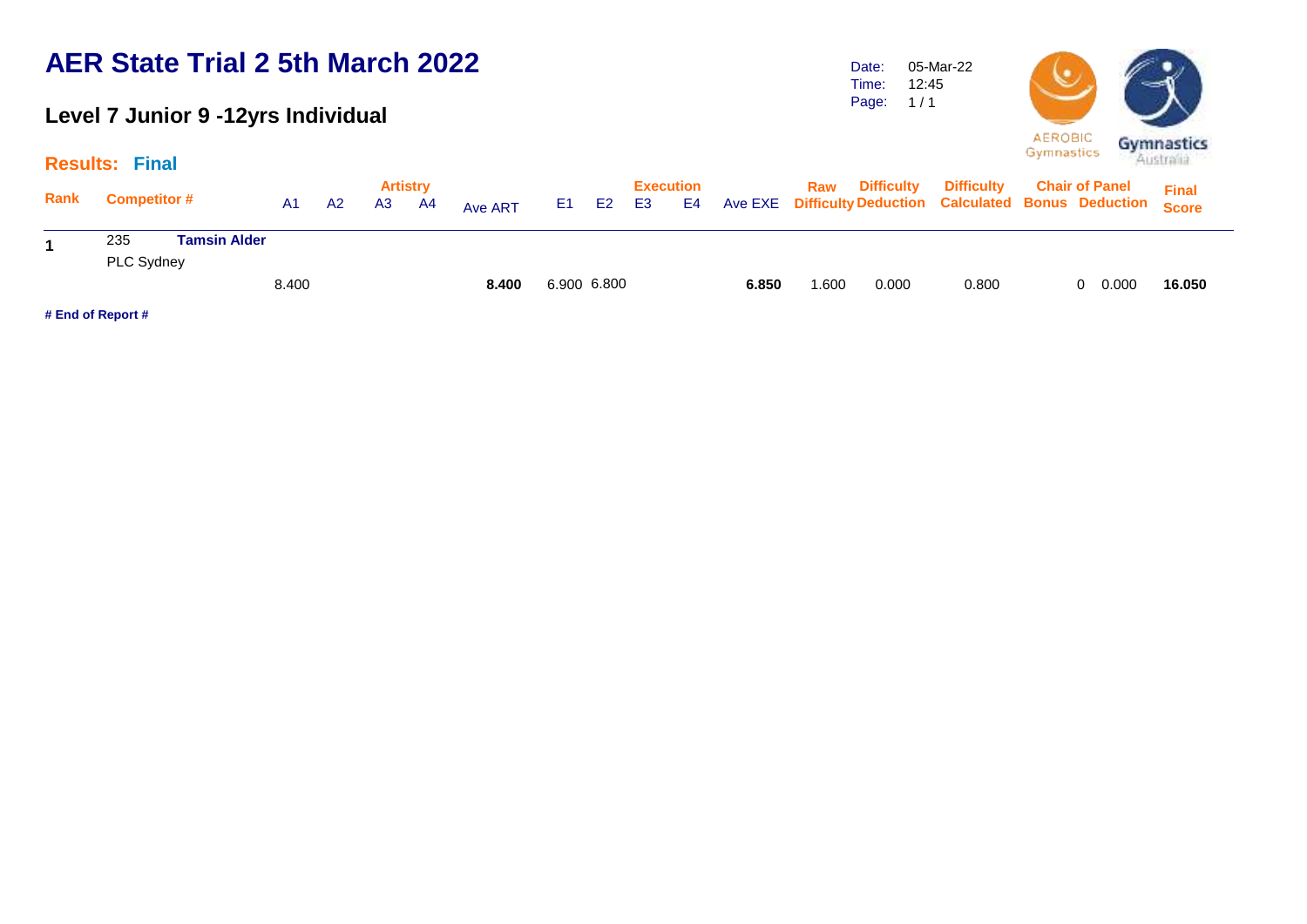### **Level 7 Intermediate 13-16yrs Individual**

Date: Time: Page: 1 / 1 05-Mar-22 12:54



| <b>AEROBIC</b><br>Gymnastics | Gymnastic<br>Australia |
|------------------------------|------------------------|
|                              |                        |

|              | <b>Results: Final</b> |                        |                |                |                       |         |    |                |                |                        |         |       |                   |                                                                             | ----------- |                       | Australia                    |
|--------------|-----------------------|------------------------|----------------|----------------|-----------------------|---------|----|----------------|----------------|------------------------|---------|-------|-------------------|-----------------------------------------------------------------------------|-------------|-----------------------|------------------------------|
| Rank         | <b>Competitor #</b>   | A <sub>1</sub>         | A <sub>2</sub> | A <sub>3</sub> | <b>Artistry</b><br>A4 | Ave ART | E1 | E <sub>2</sub> | E <sub>3</sub> | <b>Execution</b><br>E4 | Ave EXE | Raw   | <b>Difficulty</b> | <b>Difficulty</b><br><b>Difficulty Deduction Calculated Bonus Deduction</b> |             | <b>Chair of Panel</b> | <b>Final</b><br><b>Score</b> |
| 1            | 239                   | <b>Savannah Leal</b>   |                |                |                       |         |    |                |                |                        |         |       |                   |                                                                             |             |                       |                              |
|              | D'Vine Gymsports      |                        |                |                |                       |         |    |                |                |                        |         |       |                   |                                                                             |             |                       |                              |
|              |                       | 7.500                  |                |                |                       | 7.500   |    | 7.300 7.900    |                |                        | 7.600   | 2.300 | 0.000             | 1.150                                                                       |             | 0.000<br>0            | 16.250                       |
| $\mathbf{2}$ | 237                   | <b>Biblina Shamuel</b> |                |                |                       |         |    |                |                |                        |         |       |                   |                                                                             |             |                       |                              |
|              | D'Vine Gymsports      |                        |                |                |                       |         |    |                |                |                        |         |       |                   |                                                                             |             |                       |                              |
|              |                       | 7.300                  |                |                |                       | 7.300   |    | 7.100 6.800    |                |                        | 6.950   | 2.200 | 0.000             | 1.100                                                                       |             | 0.000<br>$\mathbf{0}$ | 15.350                       |
|              | # End of Report #     |                        |                |                |                       |         |    |                |                |                        |         |       |                   |                                                                             |             |                       |                              |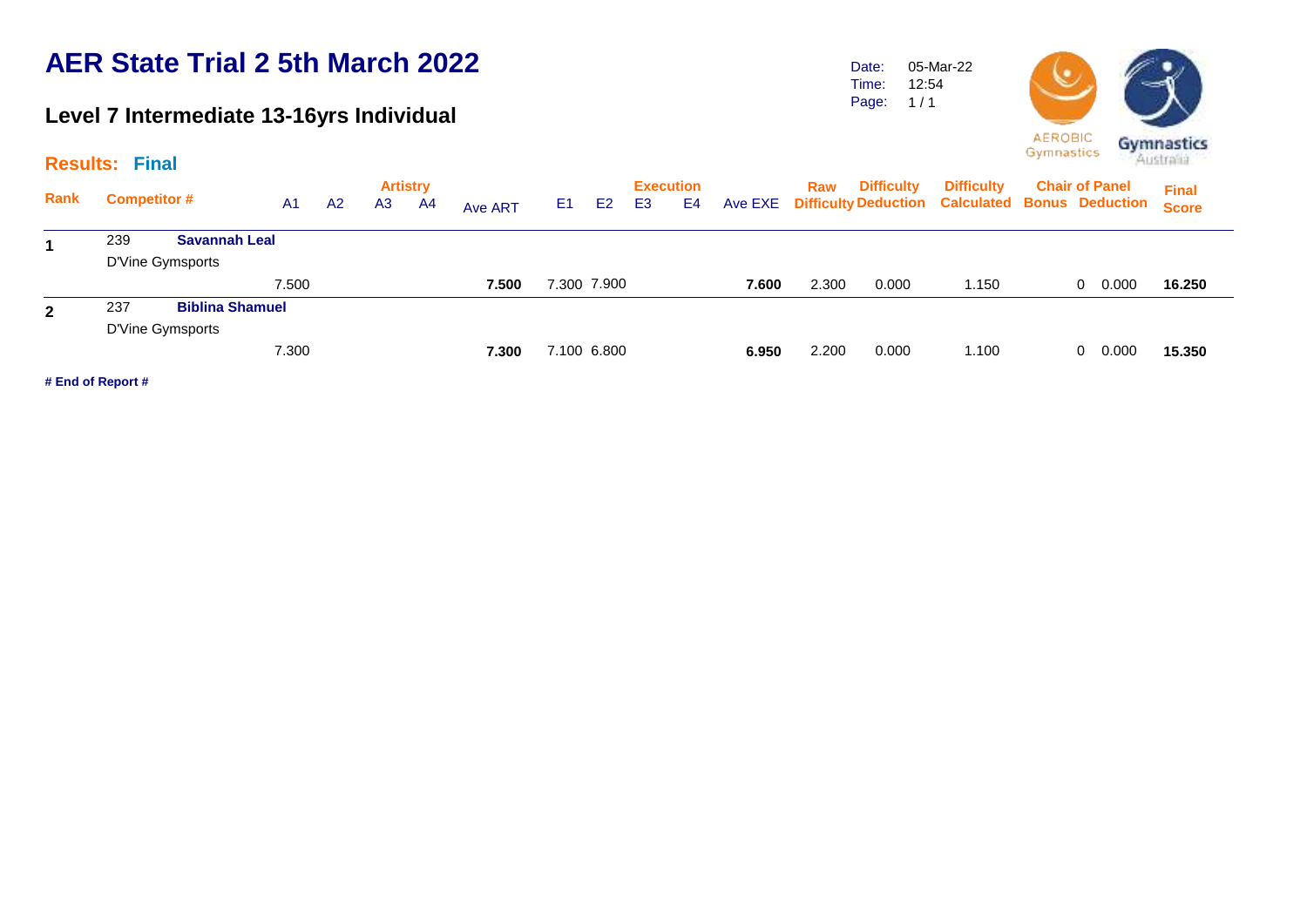#### **Level 7 Senior 16+ yrs Individial**

**Results: Final**

|     |              |                     |                                                                                                      |                |    |                 |     |                |    |                            |                  | Raw   | <b>Difficulty</b> | <b>Difficulty</b> |       | <b>Final</b>                                                                               |
|-----|--------------|---------------------|------------------------------------------------------------------------------------------------------|----------------|----|-----------------|-----|----------------|----|----------------------------|------------------|-------|-------------------|-------------------|-------|--------------------------------------------------------------------------------------------|
|     |              | A <sub>1</sub>      | A2                                                                                                   | A <sub>3</sub> | A4 | Ave ART         | E1. | E <sub>2</sub> | E3 | E4                         |                  |       |                   |                   |       | <b>Score</b>                                                                               |
| 243 | Maleena Nagi |                     |                                                                                                      |                |    |                 |     |                |    |                            |                  |       |                   |                   |       |                                                                                            |
|     |              |                     |                                                                                                      |                |    |                 |     |                |    |                            |                  |       |                   |                   |       |                                                                                            |
|     |              | 7.700               |                                                                                                      |                |    | 7.700           |     |                |    |                            | 7.500            | 2.100 | 0.000             | 1.050             | 0.000 | 16.250                                                                                     |
| 241 |              |                     |                                                                                                      |                |    |                 |     |                |    |                            |                  |       |                   |                   |       |                                                                                            |
|     |              |                     |                                                                                                      |                |    |                 |     |                |    |                            |                  |       |                   |                   |       |                                                                                            |
|     |              |                     |                                                                                                      |                |    | 6.100           |     |                |    |                            | 7.450            | 0.300 | 2.000             | 0.000             | 2.000 | 11.550                                                                                     |
|     |              | <b>Competitor #</b> | All Starz Gymnastics and Dance<br><b>Tiyana El- Bayeh</b><br>All Starz Gymnastics and Dance<br>6.100 |                |    | <b>Artistry</b> |     |                |    | 7.600 7.400<br>7.500 7.400 | <b>Execution</b> |       |                   |                   |       | <b>Chair of Panel</b><br>Ave EXE Difficulty Deduction Calculated Bonus Deduction<br>0<br>0 |

**# End of Report #**

**AEROBIC** Gymnastics Gymnastics

Date: Time: Page:

05-Mar-22 13:00  $1/1$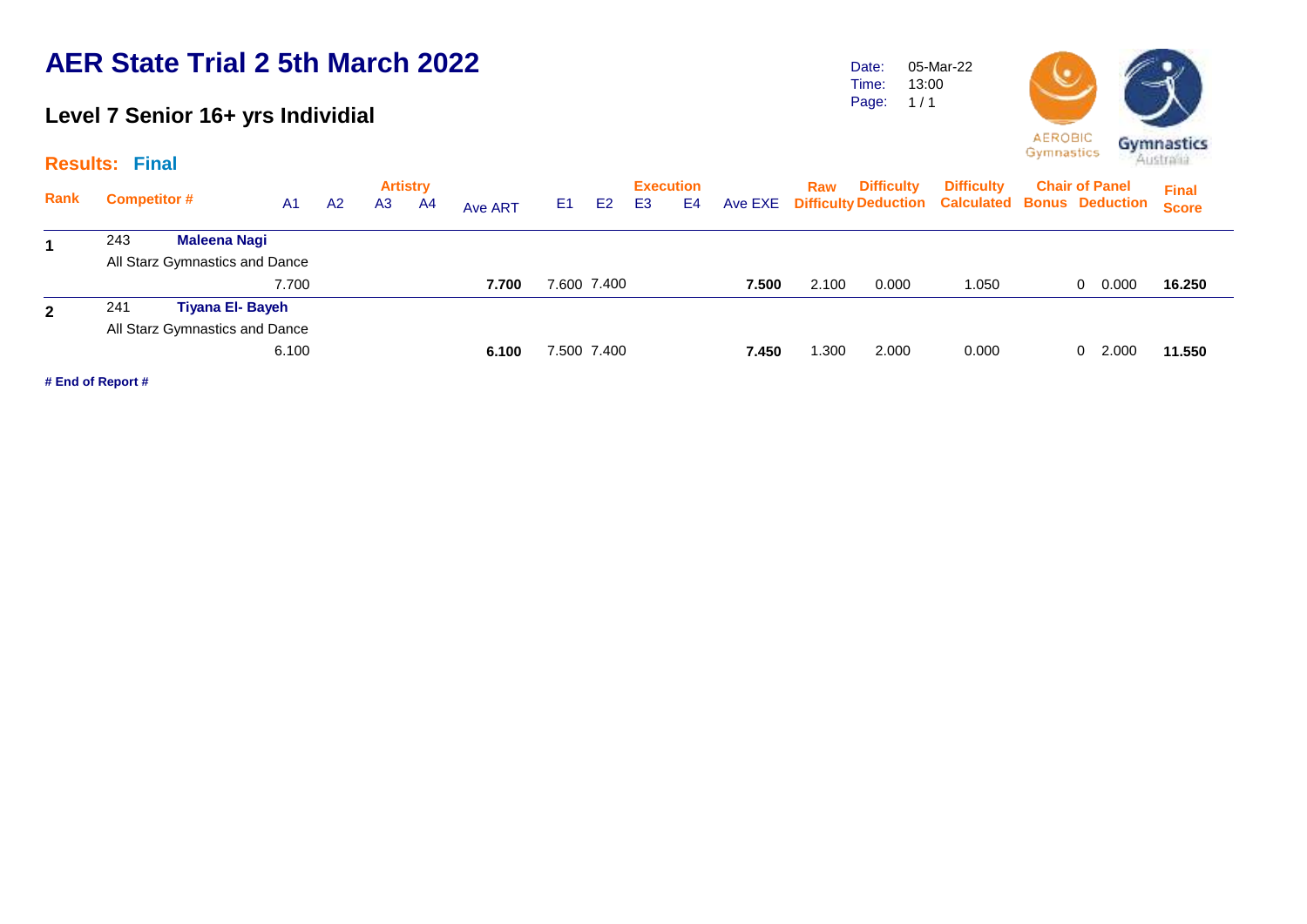#### **Level 8 13+yrs Individual**

**Results: Final**

Date: Time: Page: 05-Mar-22 13:16  $1/1$ 



| <b>EROBIC</b> | Gymnasti         |
|---------------|------------------|
| mnastics      | <b>GEORGIZEU</b> |

|              | $\cdots$            |                      |       |    |                |                 |                |                |                |                |                  |       |       |                   |                                                         |                       |   |       |              |  |
|--------------|---------------------|----------------------|-------|----|----------------|-----------------|----------------|----------------|----------------|----------------|------------------|-------|-------|-------------------|---------------------------------------------------------|-----------------------|---|-------|--------------|--|
|              |                     |                      |       |    |                | <b>Artistry</b> |                |                |                |                | <b>Execution</b> |       | Raw   | <b>Difficulty</b> | <b>Difficulty</b>                                       | <b>Chair of Panel</b> |   |       | <b>Final</b> |  |
| Rank         | <b>Competitor #</b> |                      | A1    | A2 | A <sub>3</sub> | A4              | <b>Ave ART</b> | E <sub>1</sub> | E <sub>2</sub> | E <sub>3</sub> | E4               |       |       |                   | Ave EXE Difficulty Deduction Calculated Bonus Deduction |                       |   |       | <b>Score</b> |  |
| 1            | 247                 | <b>Poppy Cheek</b>   |       |    |                |                 |                |                |                |                |                  |       |       |                   |                                                         |                       |   |       |              |  |
|              | PLC Sydney          |                      |       |    |                |                 |                |                |                |                |                  |       |       |                   |                                                         |                       |   |       |              |  |
|              |                     |                      | 7.700 |    |                |                 | 7.700          |                | 6.600 7.000    |                |                  | 6.800 | 2.300 | 0.000             | 1.150                                                   |                       | 0 | 0.000 | 15.650       |  |
| $\mathbf{2}$ | 245                 | <b>Pauline Gibbe</b> |       |    |                |                 |                |                |                |                |                  |       |       |                   |                                                         |                       |   |       |              |  |
|              |                     | D'Vine Gymsports     |       |    |                |                 |                |                |                |                |                  |       |       |                   |                                                         |                       |   |       |              |  |
|              |                     |                      | 7.500 |    |                |                 | 7.500          |                | 6.300 6.400    |                |                  | 6.350 | 3.200 | 0.000             | 1.600                                                   |                       | 0 | 0.100 | 15,350       |  |
|              | # End of Report #   |                      |       |    |                |                 |                |                |                |                |                  |       |       |                   |                                                         |                       |   |       |              |  |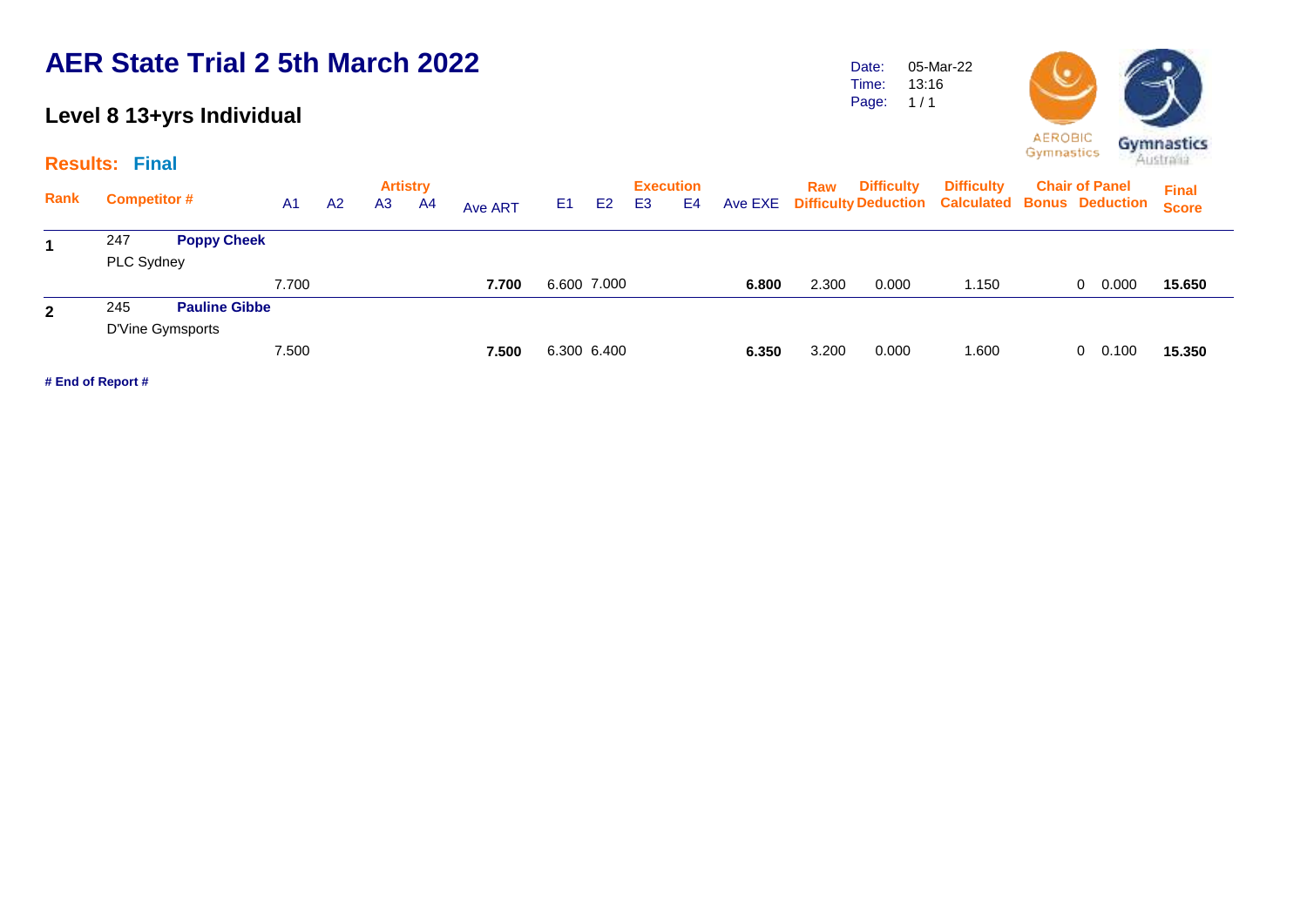#### **Level 9 14+yrs Individual**

**Results: Final**

Date: Time: Page: 05-Mar-22 13:38  $1/1$ 



| Rank         | <b>Competitor #</b> |                             | A <sub>1</sub> | A2 | <b>Artistry</b><br>A <sub>3</sub> | A4 | Ave ART | E <sub>1</sub> | E <sub>2</sub> | E <sub>3</sub> | <b>Execution</b><br>E4 | Ave EXE | Raw   | <b>Difficulty</b> | <b>Difficulty</b><br><b>Difficulty Deduction Calculated</b> | <b>Chair of Panel</b><br><b>Bonus Deduction</b> | <b>Final</b><br><b>Score</b> |
|--------------|---------------------|-----------------------------|----------------|----|-----------------------------------|----|---------|----------------|----------------|----------------|------------------------|---------|-------|-------------------|-------------------------------------------------------------|-------------------------------------------------|------------------------------|
| 1            | 257                 | <b>Amber Pavendranathan</b> |                |    |                                   |    |         |                |                |                |                        |         |       |                   |                                                             |                                                 |                              |
|              | PLC Sydney          |                             |                |    |                                   |    |         |                |                |                |                        |         |       |                   |                                                             |                                                 |                              |
|              |                     |                             | 8.200          |    |                                   |    | 8.200   | 7.500          |                |                |                        | 7.500   | 4.700 | 0.000             | 2.350                                                       | 0.000<br>$\mathbf{0}$                           | 18.050                       |
| $\mathbf{2}$ | 259                 | <b>Catherine Green</b>      |                |    |                                   |    |         |                |                |                |                        |         |       |                   |                                                             |                                                 |                              |
|              | PLC Sydney          |                             |                |    |                                   |    |         |                |                |                |                        |         |       |                   |                                                             |                                                 |                              |
|              |                     |                             | 7.200          |    |                                   |    | 7.200   | 6.600          |                |                |                        | 6.600   | 3.500 | 0.000             | 1.750                                                       | 0.000<br>0                                      | 15.550                       |
| $\mathbf{3}$ | 255                 | <b>Anasofia Antonakis</b>   |                |    |                                   |    |         |                |                |                |                        |         |       |                   |                                                             |                                                 |                              |
|              | <b>PLC Sydney</b>   |                             |                |    |                                   |    |         |                |                |                |                        |         |       |                   |                                                             |                                                 |                              |
|              |                     |                             | 7.200          |    |                                   |    | 7.200   | 6.500          |                |                |                        | 6.500   | 2.200 | 0.000             | 1.100                                                       | 0.000<br>0                                      | 14.800                       |